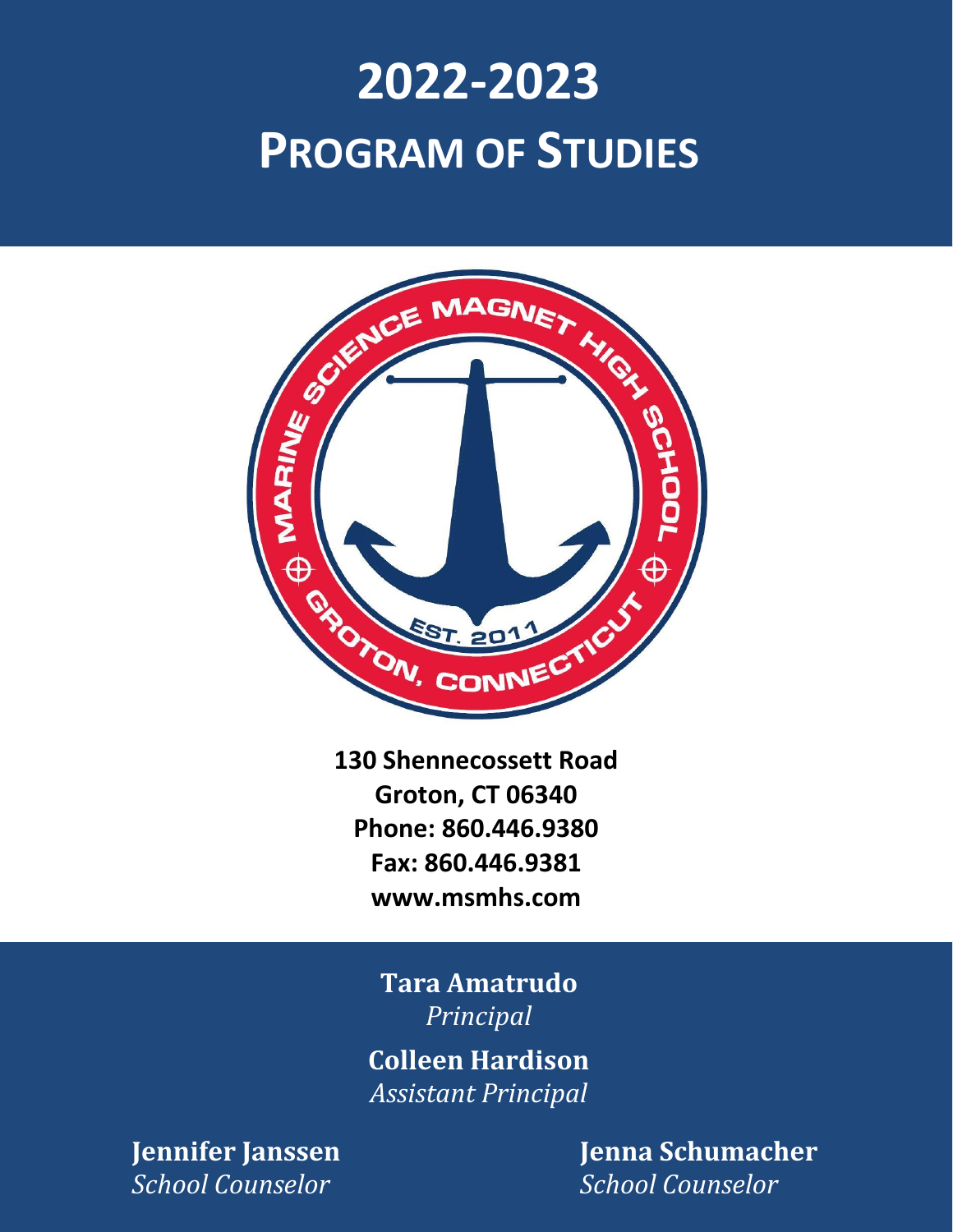#### Dear MSMHS Family,

Our core values and beliefs at MSMHS are to prepare students for higher education and/or marine-related employment by supporting the personal, academic and career goals of every student. Toward that end, MSMHS offers a rich and rewarding academically rigorous program that requires you to plan and make decisions based on personal strengths, goals and interests.

The Program of Studies is compiled to assist our students and parents with the decision-making process. Effective planning requires both long-term and short-term goals and even though a student may select specific courses one year at a time, we encourage our families to consider course selections for future years. Please read the following information carefully as it describes the selection process, requirements, and program choices involved in developing your academic program.

The high school curriculum is based on our school's unique theme and mission. Proficiency in each of our academic, civic, and social competencies is required and embedded into course assessments; these expectations and the importance of the Common Core State Standards are integral in the success of your next endeavor after you leave MSMHS. MSMHS graduation requirements, your personal abilities and strengths, and your future plans that are illustrated in your COAST Plan should serve as the basic guide in the selection of your courses. You should realize that your future options are affected by the choices you make today.

Before making your selections we encourage you to carefully read the Program of Studies and consult with the appropriate individuals such as your advisor, teachers, parents, and others who know you well. Make yourself aware of the requirements of the various courses in order to determine how much time and effort you will need to satisfy those expectations.

MSMHS offers a number of honors, UConn Early College Experience (ECE), and Advanced Placement (AP) level courses. Honors, AP, and ECE course expectations are significantly greater than those in the college prep program.

We encourage you to design a program of study that is personally challenging and requires you to stretch and grow. Select one that will allow you to balance your academic priorities with the rest of your commitments. Most of all we urge you to take full advantage of the high-quality educational opportunities available to you. It is an investment in your future!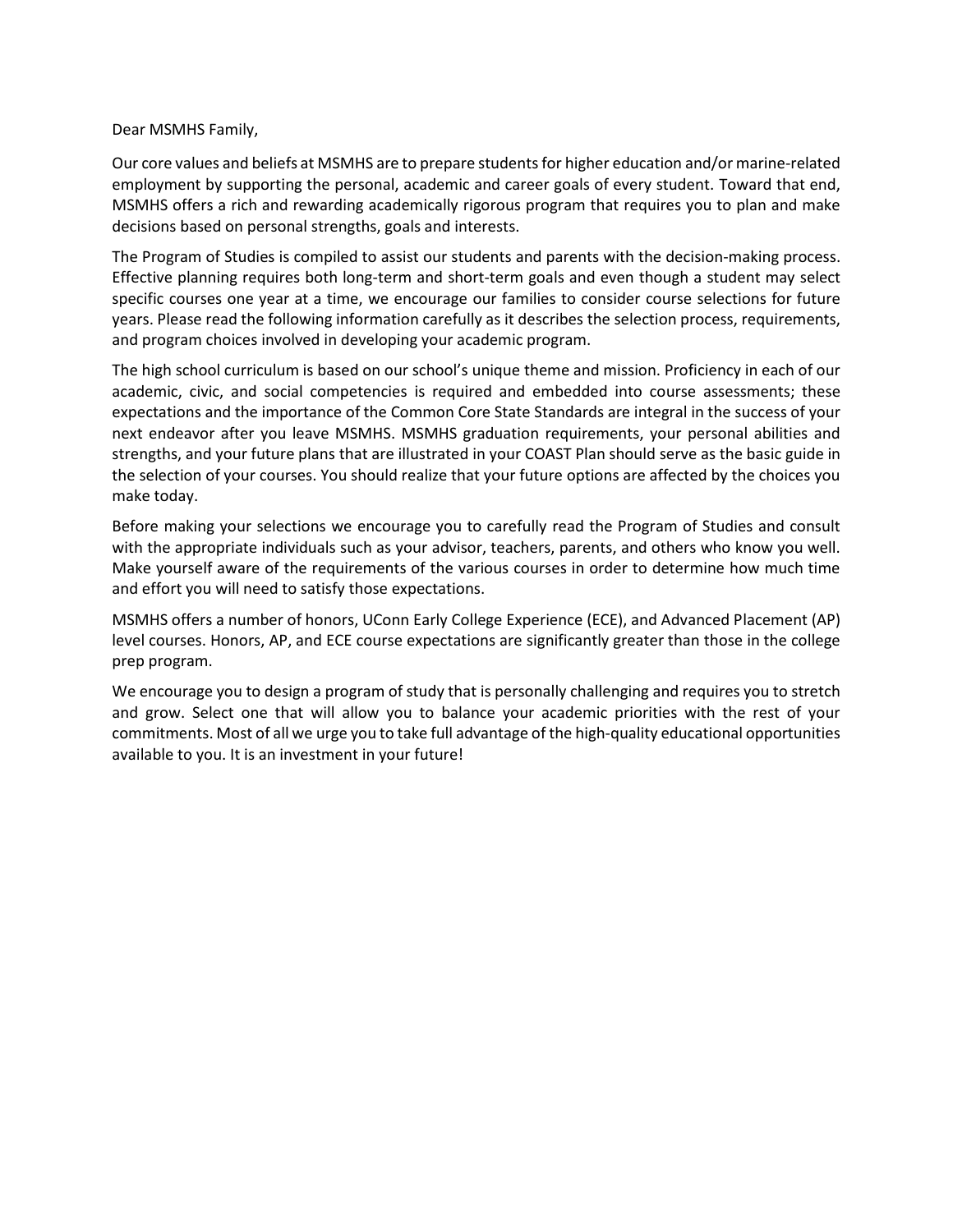

# **Marine Science Magnet High School**

## *Groton, CT*

### **CORE VALUES AND BELIEFS ABOUT LEARNING**

The Marine Science Magnet High School is a safe, respectful, and nurturing environment. The MSMHS Family believes that effort creates ability and that all students can succeed. Our learning community is committed to innovative instruction that promotes effort and ensures academic rigor through a curriculum responsive to our diverse student body. Furthermore, the MSMHS community collaborates with all members to prepare students for post-secondary education by supporting the personal, academic, and career goals of every student. MSMHS inspires students to develop the mindset and character needed to be active stewards of the ocean and contributing citizens in a global community.

> *The vision of the Marine Science Magnet High School community is that all graduates will achieve proficiency in the following competencies:*

### **Academic, Civic, and Social Competencies:**

- 1. Read and write effectively for a variety of purposes;
- 2. Speak effectively with a variety of audiences in an accountable manner;
- 3. Make decisions and solve problems independently and collaboratively;
- 4. Apply scientific knowledge and concepts to a variety of investigative tasks;
- 5. Contribute to a positive learning environment with respect and responsibility.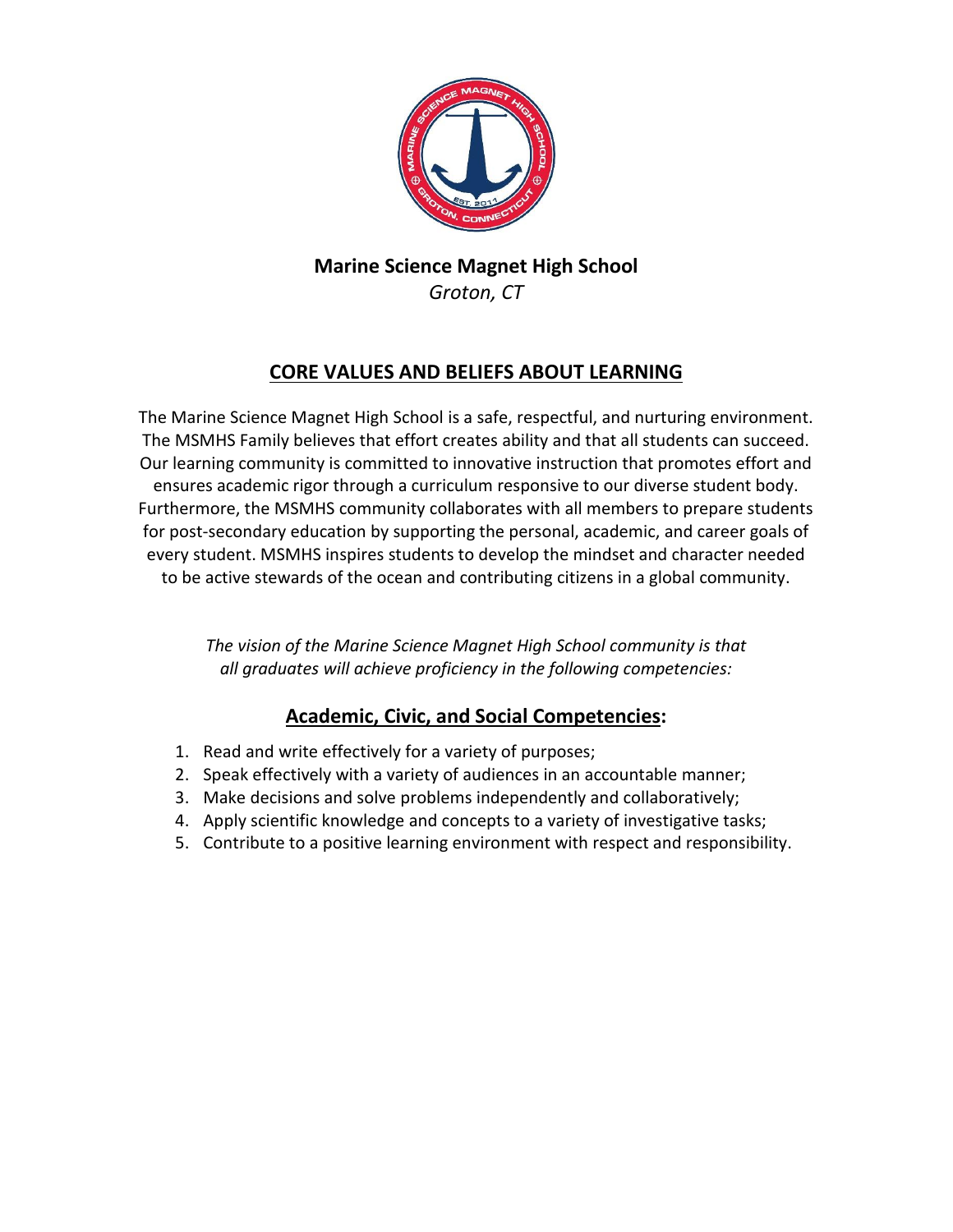#### **Graduation and Promotion**

Beginning with the Class of 2020, to graduate from MSMHS students must meet the requirements of the State of Connecticut (PA 10-111) and requirements unique to MSMHS. The Connecticut State Board of Education and the LEARN Board of Directors require all graduates to have successfully completed a minimum of 25 course credits or their equivalents, including:

| <b>Graduation</b>      | <b>Subjects</b>             | Min.           | <b>Mandatory Courses or Equivalents</b>                  |
|------------------------|-----------------------------|----------------|----------------------------------------------------------|
| <b>Requirements</b>    |                             | <b>Credits</b> |                                                          |
|                        | English                     | 4              | 1 English credit each year for four years                |
| <b>Humanities</b>      | <b>Social Studies</b>       | 3              | Civics, US History                                       |
| $(9 \text{ credits})$  | <b>Fine Arts</b>            | $\mathbf{1}$   | .5 embedded into Environmental Science, .5 embedded      |
|                        |                             |                | into Graduation Portfolio                                |
|                        | Elective                    | $\mathbf{1}$   | One humanities elective in the subject areas of Social   |
|                        |                             |                | Studies, English or Spanish                              |
|                        | <b>Mathematics</b>          | 4              |                                                          |
| <b>STEM</b>            | Marine Studies &            | 3              | Marine Studies I and II (.75 each), Marine Science, & an |
| $(12 \text{ credits})$ | Aquaculture                 |                | <b>Aquaculture Related Course</b>                        |
|                        | Science                     | 5              | Integrated Science & Environmental Science (.5 each),    |
|                        |                             |                | Biology, Chemistry, and two science electives            |
| <b>World Language</b>  | Spanish                     | $\mathbf{1}$   | Spanish I or Spanish Language and Culture at MSMHS or    |
| (1 credit)             |                             |                | 1 credit transferred as indicated on transcript          |
|                        | <b>Physical Education</b>   | .5             | Embedded into Marine Studies I and II (.25 each)         |
| Self-Wellness          | Health                      | .5             | <b>Embedded into Integrated Science</b>                  |
| (2 credits)            | Personal Wellness &         | 1              | Four Years of Advisory (.25 credits each year)           |
|                        | Safety Education            |                |                                                          |
| <b>Mastery Based</b>   |                             |                |                                                          |
| <b>Diploma</b>         | <b>Graduation Portfolio</b> | $\mathbf{1}$   | Portfolio and Capstone Exhibition                        |
| (1 credit)             |                             |                |                                                          |
| 25 credits             |                             | 25             |                                                          |

#### **Course Load Requirements**

| Grade | <b>Minimum Number</b><br>of Classes |
|-------|-------------------------------------|
| q     | 7.25                                |
| 10    | 7.25                                |
| 11    | 6.25                                |
| 12    | 6.25                                |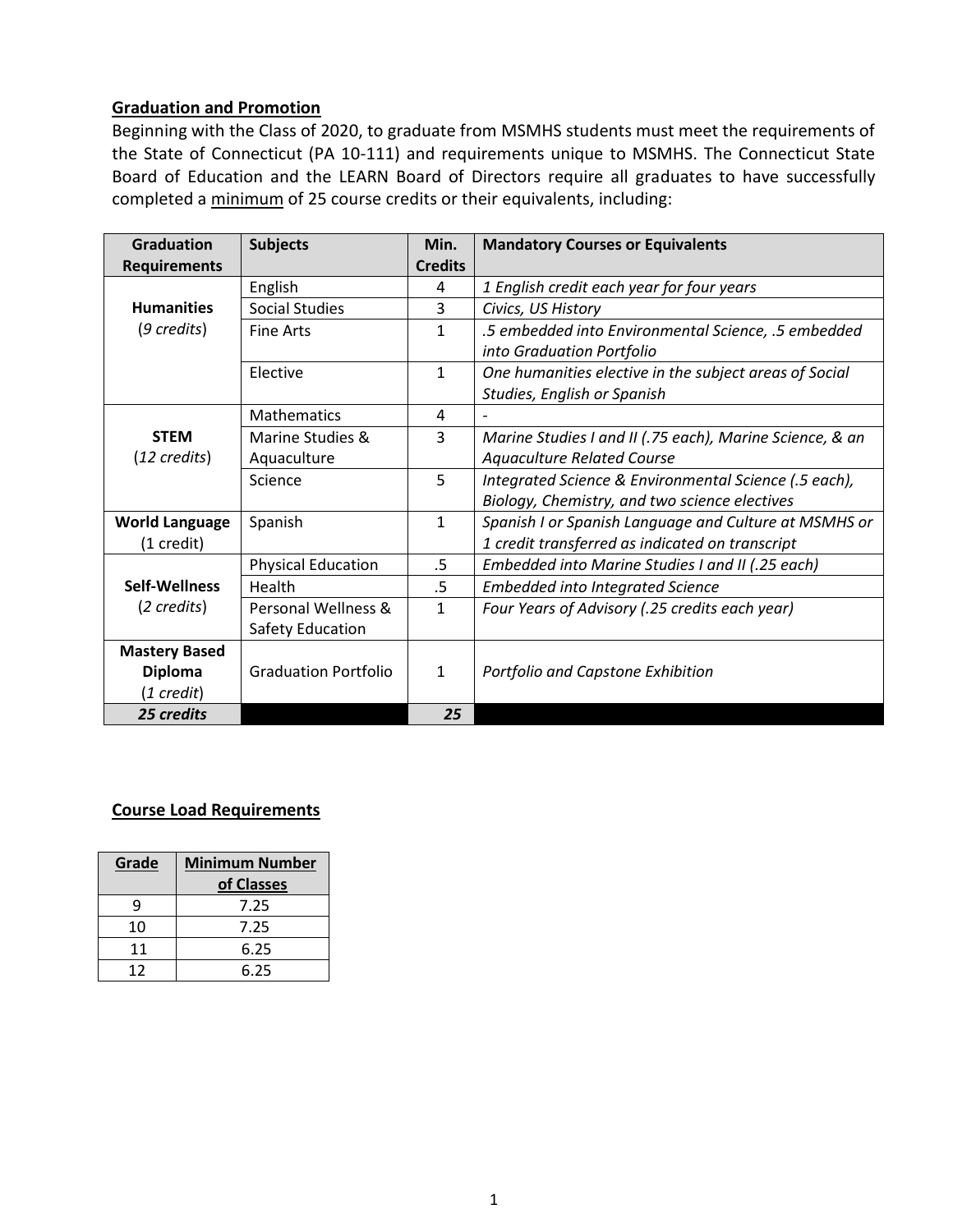#### **Course/Selection Registration**

In the spring the student will receive the list of courses he/she is registering for the following year. Courses which are electives or have low enrollment may not be offered. The only course changes that will be given consideration are those changes necessitated by the student's academic performance (i.e., failing a course, taking a course with department approval in summer school, necessary level changes, technical errors and elimination of requested course).

#### **Schedule Changes – Introduction**

The school master schedule is built in the spring based upon student needs, student requests, teacher and counselor recommendations, and parent participation. The schedule is constructed so that students are enrolled in the courses they must have, and every effort is made to schedule the electives they would like to have. The schedule also takes into account the staff and parameters that affect the schedule.

Students should regard the schedule they receive as a "contract." The school has provided the courses and the student has an obligation to attend and participate in those classes. Consequently, schedule changes will be permitted only under the specific circumstances described below. Dropping courses to accommodate a personal schedule cannot be accommodated. All schedule changes must be officially approved by administration in collaboration with the School Counseling office. **Courses dropped after October 1st will result in the appropriate labeling on the student's transcript.**

Because we are a small school there are scheduling constraints that must be considered such as class size due to the size of the classrooms, staffing, etc., all of which affect the schedule. Please be aware that because of these parameters, changes are extremely difficult.

Some schedule changes may be **required** under certain conditions. These conditions are:

- a. unanticipated failures;
- b. successful completion of principal approved, summer school courses;
- c. technical errors;
- d. approved academic level change.

Any other requests for a schedule change will be heard by Administration on a case by case basis.

#### **Beginning the Process – Program of Studies**

The scheduling process begins in the spring. The Program of Studies is made available to students and is reviewed during their advisory where they will discuss their overall educational plans and schedule for the coming year. Middle school students participate in scheduling programs at the MSMHS New Student Orientation Night and consult directly with MSMHS administration and counselors. During individual group meetings, incoming students and families learn about specific courses and opportunities, and are advised about their selections for the coming year.

#### **Prerequisites, Admission Criteria, and Course Recommendation Appeals Process**

Certain courses are sequential in nature and have prerequisites. These courses are noted in the course description in this guide. Certain criteria must also be met for enrollment in Honors and ECE/AP and select academic courses, which are also noted in this guide. If students and parents disagree with the recommendation of the placement, they should share their concerns with their advisor and school counselor.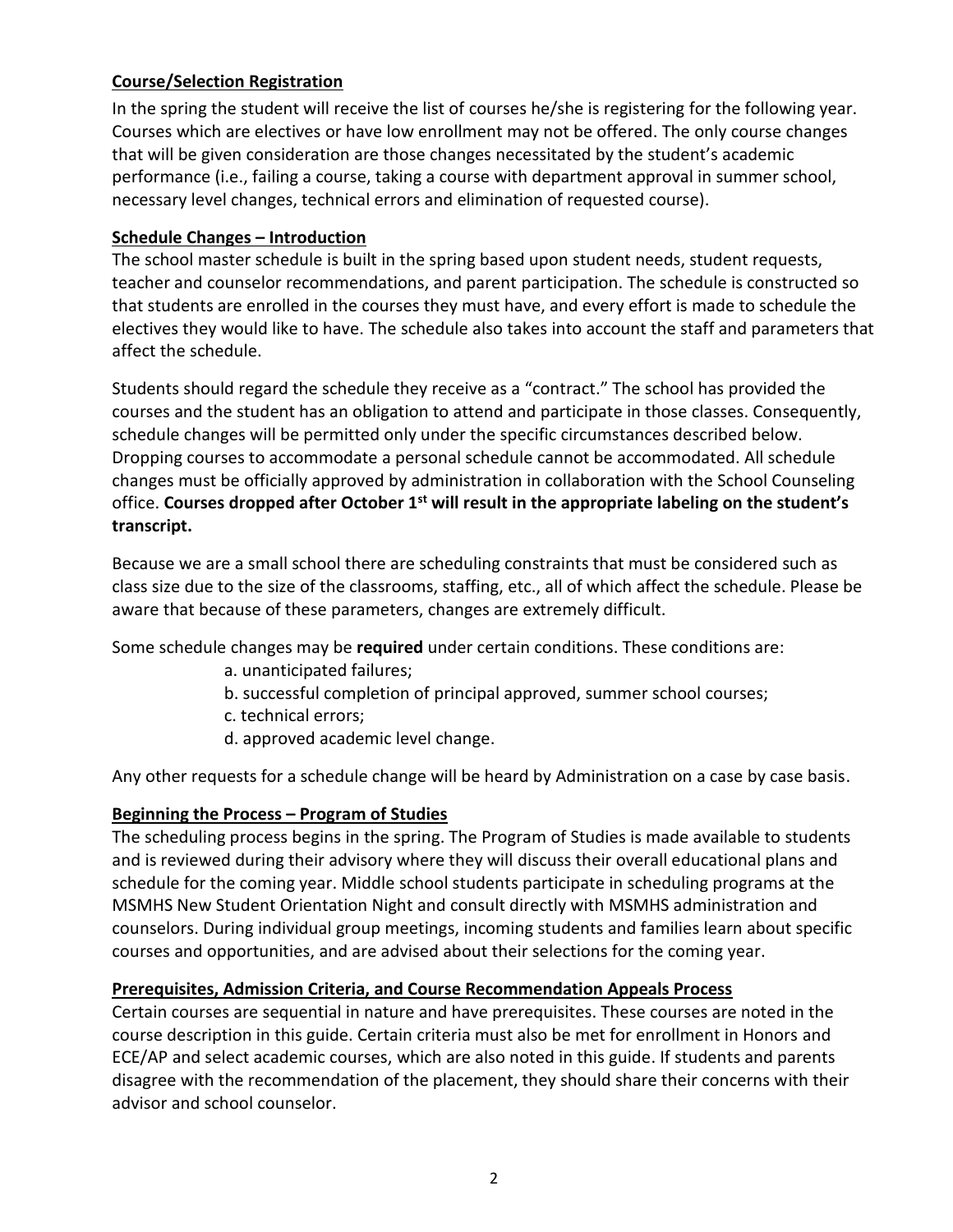If a student wishes to enroll in a course that they have not been recommended for, they may appeal. The first step in the appeals process is for the student to complete the MSMHS course appeal form which requires a parent signature. This form must be completed and turned into the main office by the deadline in order to be considered. Appeals will be reviewed by the teachers in that content area. Final appeal meetings with the MSMHS Administration may be requested by the student and parent. MSMHS Administration makes the final decision following this meeting.

#### **Advanced Placement (AP) and Early College Experience (ECE) UConn Courses**

Taking an AP or ECE course is a collaborative effort among the student, the parent/guardian, and Marine Science Magnet High School. Each party plays a role and must make the commitment to expectations of the rigorous program.

To meet expectations of our AP and ECE courses, the student must take the AP or ECE exam on its scheduled date and time as determined by the College Board and the University of Connecticut. Exceptions to this will be considered by Administration on a case by case basis. All students must pay all fees set by the College Board and the University of Connecticut. **Fees are non-refundable after October 1st**. Any student who has financial hardships may contact the main office and/or administration for financial assistance.

### *ADMINISTRATION STRONGLY BELIEVES THAT NO STUDENT SHOULD AVOID TAKING AN AP OR ECE COURSE DUE TO FINANCIAL DIFFICULTIES.*

### **The Scheduling Process**

During the scheduling process students will complete a course selection form. In addition to listing all courses they wish to take, students should also list alternate elective choices if applicable. Parents are asked to review and sign this form. **Failure to return this form on time will limit opportunities for choice and flexibility in scheduling.**

#### **Master Schedule**

Based on the student's preliminary course selections, a master schedule will be developed. If a course is not offered or is over-enrolled, or if a conflict occurs due to classes meeting at the same time, or if a placement recommendation is changed, the student will conference with the advisor and/or counselor to make the necessary adjustments in his/her course selections. Other than these exceptions, the courses for which a student pre-registers will be his/her course of studies for the next school year, whenever possible. Prior to the end of school, each student will receive his/her list of courses for the next school year. It may not be possible to provide names of teachers or specific periods until the first day of school.

#### **Student Responsibilities in the Scheduling Process**

- 1. Discuss recommendations with your advisor, counselor, and academic teachers.
- Moreover, inquire about the teachers' expectations in those classes.
- 2. Discuss the preliminary course selections with your parents.
- 3. Read and discuss the Program of Studies with your parents.
- 4. Have one of your parents sign the course selection form.
- 5. Return the course selection form with your signature and that of a parent **to your advisor** by the designated deadline.
- 6. After receiving confirmation of your course selections, report any errors immediately to your advisor and/or counselor.
- 7. Understand that the courses selected at this time will be the schedule of courses for the following year.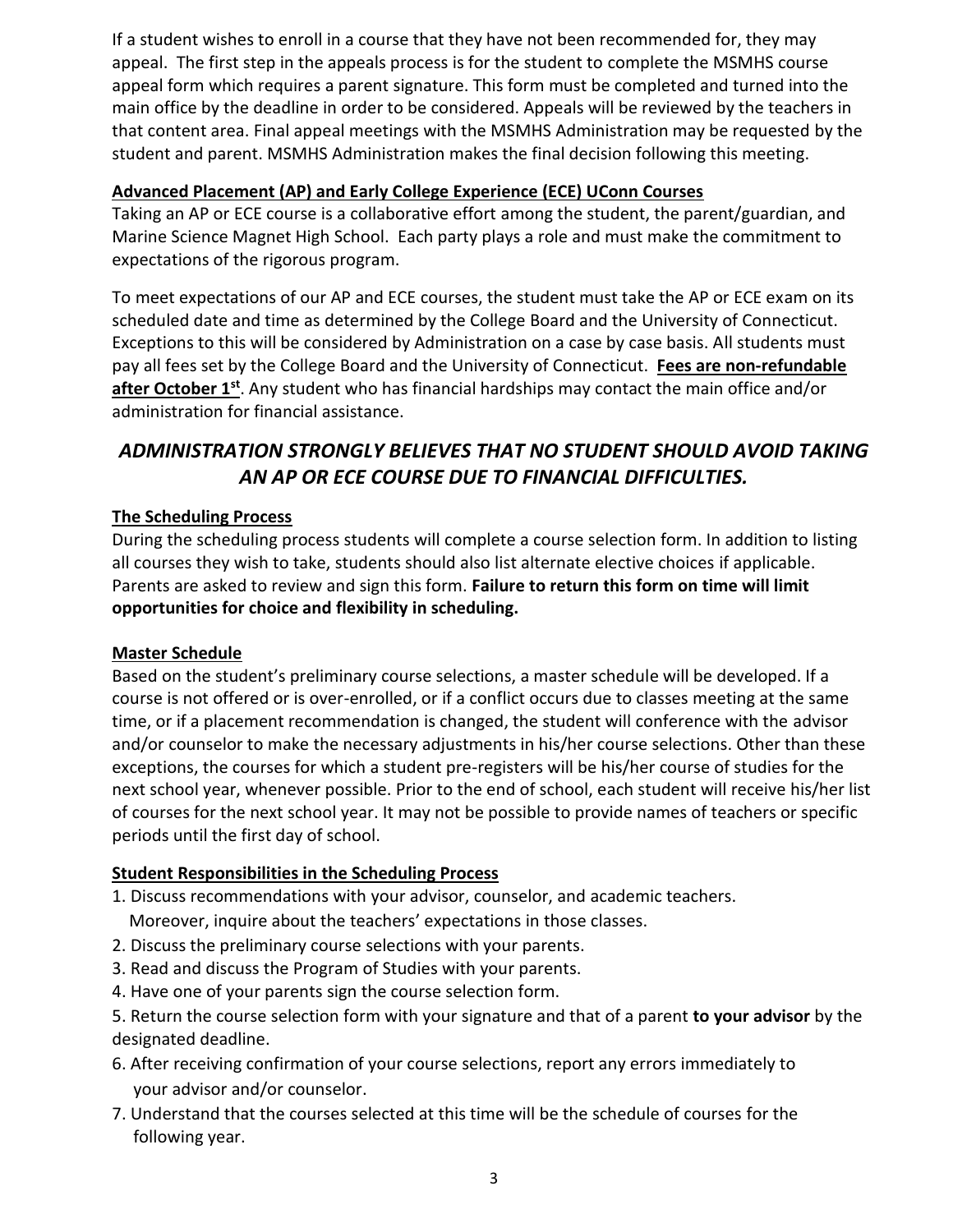#### **ADD/DROP**

MSMHS does not encourage students to drop courses during the school year. However, MSMHS does understand that extraordinary situations may arise that result in the need to add classes or drop classes.

If a student wishes to withdraw from a course **in order to add a different course** in its place, the following procedures must occur within the **first 2 weeks of school**:

• Students must discuss the possibility and advisability of the drop with their counselor and with the teacher of the class. Teacher recommendations will be considered. Parent approval is required.

If a student wishes to drop a high level class (AP, ECE, Honors) to move to a college prep course in the same area the following must occur **before October 1st:**

- Students must discuss the possibility and advisability of the level change with their counselor and with the teacher of the class. Teacher recommendations will be considered. Parent approval is required.
- The grades will be weighted according to the appropriate level.

If a student wishes to drop a class after the two week window, the following procedures must occur:

- Students must discuss the possibility and advisability of the drop with their counselor and with the teacher of the class. Teacher recommendations will be considered. Parent approval is required.
- **If the drop occurs before October 1st, the course and grade will not appear on the student's transcript.** However, if the drop occurs after October 1st, the course name and a WP (withdraw passing) or WF (withdraw failing) will appear accordingly.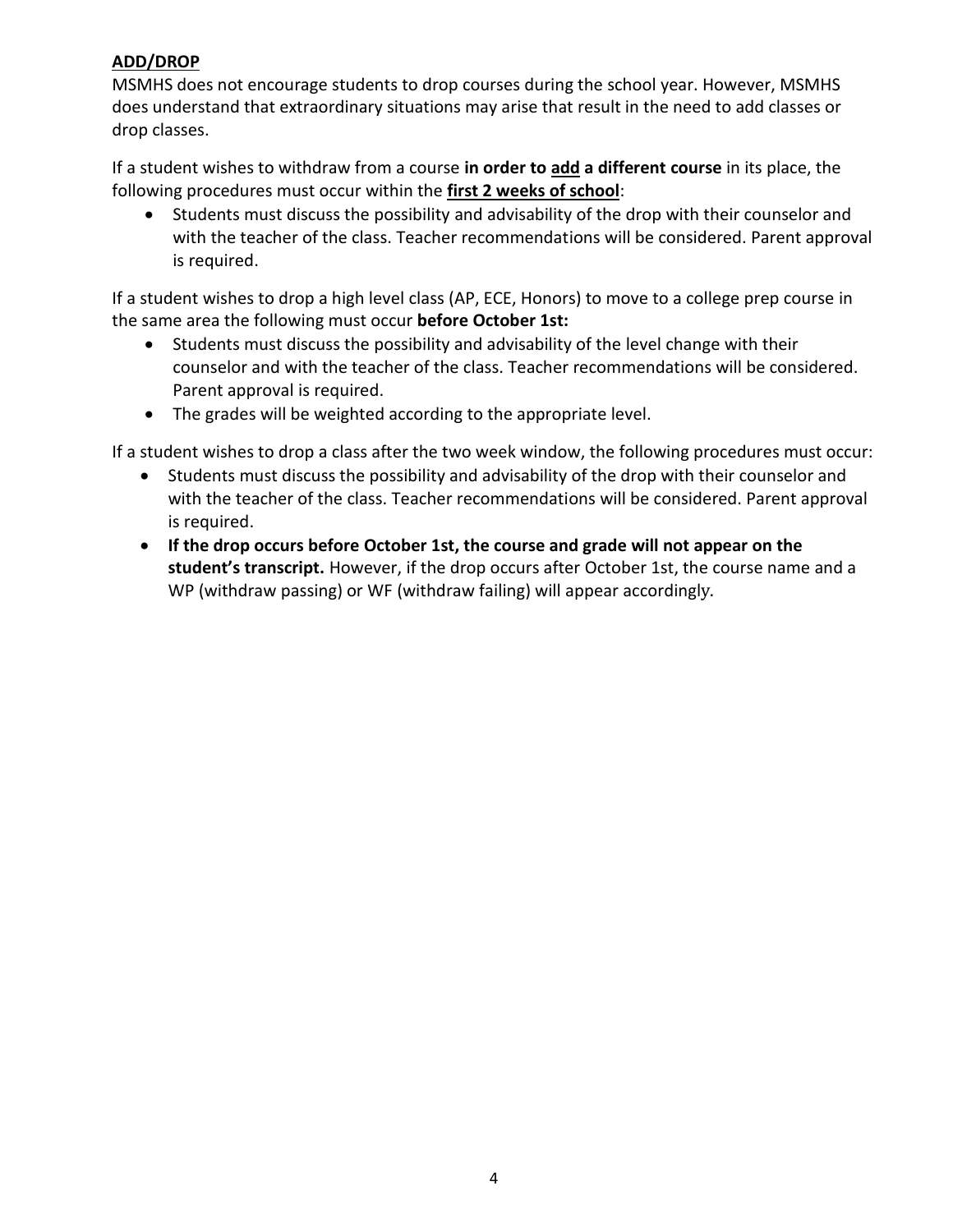#### **MSMHS 2022-2023 ECE and AP Course Fees**

| <b>MSMHS Course Name</b>                                   | <b>UConn Course Name</b>                                                                                                    | # of UConn<br><b>Credits</b> | *ECE Fee | *College Board<br><b>AP Exam Fee</b> |
|------------------------------------------------------------|-----------------------------------------------------------------------------------------------------------------------------|------------------------------|----------|--------------------------------------|
| ECE FEE ONLY:                                              |                                                                                                                             |                              |          |                                      |
| <b>ECE English Composition</b>                             | <b>ENGL1007: Seminar and Studio in Academic</b><br>Writing and Multimodal Composition<br>(FY: Fall & Spring)                | 4                            | \$200    |                                      |
| <b>ECE World Maritime History</b>                          | MAST1200: Introduction to Maritime Culture<br>(FY: Fall & Spring)                                                           | 3                            | \$150    |                                      |
| <b>ECE Environmental Science</b>                           | NRE1000: Environmental Science<br>(FY: Fall & Spring)                                                                       | 3                            | \$150    |                                      |
| ECE Horticulture & Design                                  | SPSS1110: Fundamentals of Horticulture (Fall)<br>SPSS2520: Floral Art (Spring)<br>SPSS3530: Advanced Floral Design (Spring) | $\overline{7}$               | \$350    |                                      |
| <b>ECE Marine Science:</b><br>Introduction to Oceanography | MARN1003: Introduction to Oceanography with<br>Lab (FY: Fall & Spring)                                                      | 4                            | \$200    |                                      |
| <b>ECE The Sea Around Us</b>                               | MARN1001: The Sea Around Us (FY: Fall &<br>Spring)                                                                          | 3                            | \$150    |                                      |
| <b>ECE Spanish</b>                                         | SPAN3178: Intermediate Spanish Composition<br>(Fall)<br>SPAN3179: Spanish Conversion: Cultural Topics<br>(Spring)           | 6                            | \$300    |                                      |
| DUAL FEES: (ECE & AP)                                      |                                                                                                                             |                              |          |                                      |
| <b>AP/ECE Calculus AB</b>                                  | MATH1131Q: Calculus I (Fall)                                                                                                | 4                            | \$200    | \$96                                 |
| AP/ECE United States History                               | HIST1501: United States History to 1877 (Fall)<br>HIST1502: United States History Since 1877<br>(Spring)                    | 6                            | \$300    | \$96                                 |

#### **All \*College Board AP Exam fees are \$96 as set by the College Board for the following AP courses offered at MSMHS:**

| AP Literature & Composition | AP Statistics     | AP Chemistry                   |
|-----------------------------|-------------------|--------------------------------|
| AP Art History              | AP Microeconomics | AP Biology                     |
| AP Psychology               | AP Calculus BC    | AP Computer Science Principles |
| AP Human Geography          |                   |                                |

*\*These fees are subject to change by the University of Connecticut and College Board*

#### *MSMHS Administration strongly believes that no student should avoid taking an AP or ECE course due to financial difficulties.*

*Students who qualify for the National School Lunch Program (free or reduced meals) are eligible to have this fee waived and should contact their counselor. Any student with financial hardships may meet confidentially with the principal for financial assistance.*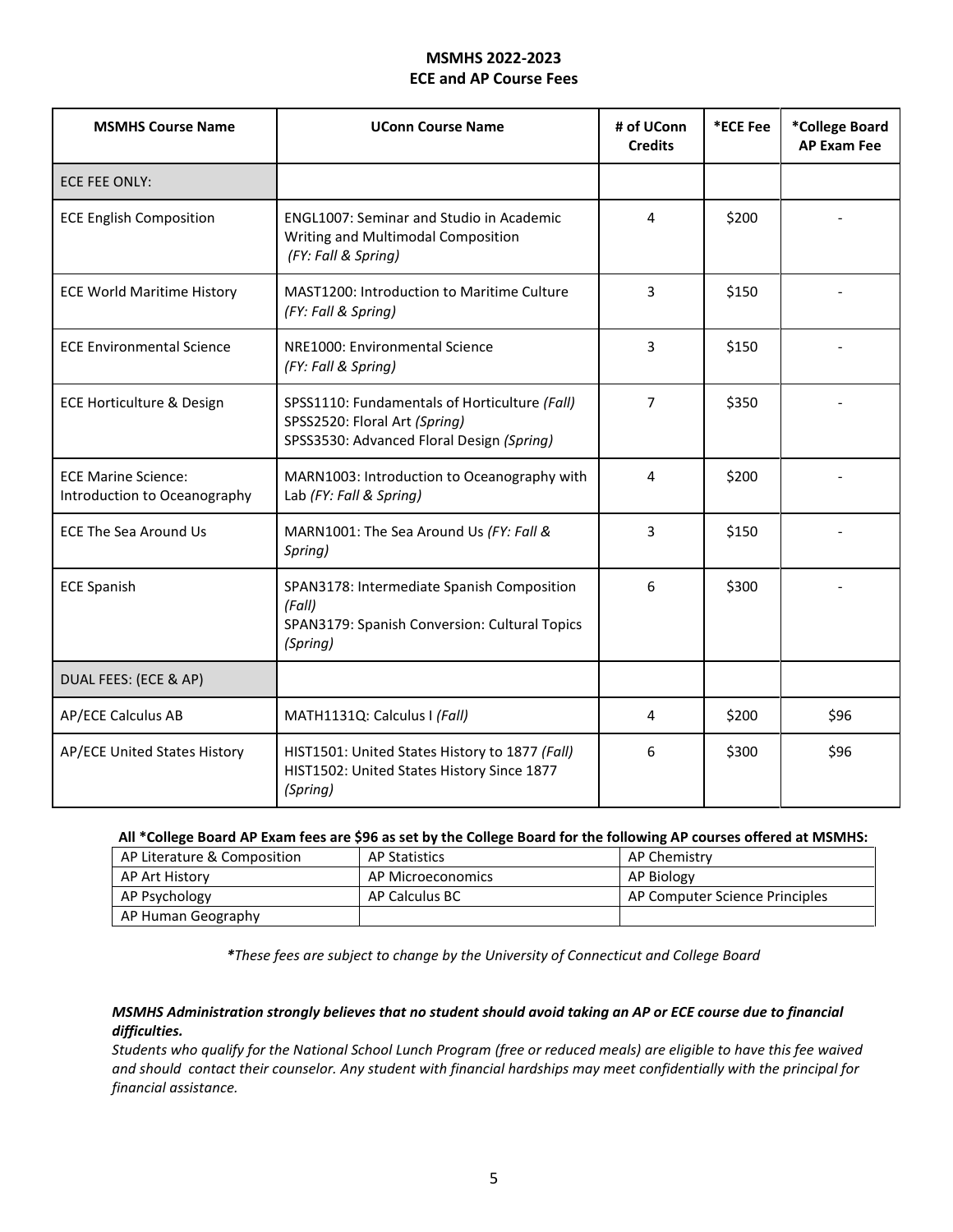# **LANGUAGE ARTS DEPARTMENT**

Amanda Mann, *Wesleyan University* Michela Lavin, *Sacred Heart University* Ryan Jones, *University of Bridgeport*



### **English I**

*ENG0210 Full Year 1 credit*

*Freshman Year* 

This course promotes literacy and academic achievement in English Language Arts through enriched experiences in literature, writing, speaking, and listening. The content explores the major concepts of Humanity, Archetypes, Conflict, and Perception through the close reading and analysis of selected novels, short stories, nonfiction, and poetry. Students gain perspectives and communicate their understanding and ideas through classroom discussion, oral presentations, and formal and informal writing experiences. Composition instruction focuses on using the writing process in creative, logical, and critical modes, as well as frequent practice in all aspects of the writing process. Preparation for the SAT is embedded.



### **English II**

*ENG0220 Full Year 1 credit*

*Sophomore Year* 

English II is designed to allow students to further develop their reading, writing, speaking, and listening skills. All students are enrolled in World Maritime History, and the curricula of the two courses are designed to complement one another. Texts include novels, nonfiction, poetry, and short stories. The course includes instruction in critical analysis with an emphasis on the creative, logical, and critical aspects of composition. Students should expect to read challenging material, write for a variety of purposes, and engage in discussions. Preparation for the SAT is embedded.



### **English II Honors**

*ENG0229 Full Year 1 credit*

*Sophomore Year* 

#### *Prerequisite: A- or better in English I and teacher recommendation*

English II Honors is designed to further hone the reading, writing, speaking, and listening skills of sophomores who have been identified as Honors level students. Students will read widely across a range of genres (novels, nonfiction, poetry, short stories, and drama) and write frequently in a variety of modes (analytical, creative, persuasive, expository, narrative, and personal). Students should expect to read challenging material, think critically, write for a variety of purposes, and engage in daily student-centered discussions. Students should be prepared for rigor in all aspects of the course. Preparation for the SAT is embedded.



# **English III**

*ENG0230 Full Year 1 credit Junior Year* 

This course explores the major concepts of Cause and Effect, Migration, Social Inequality, Innovation, Change, Prosperity, Patterns, Conflict, and Community as evident in both nonfiction and fiction published at various times in American history. Through a variety of activities, close readings and informal as well as formal analyses, students develop a comprehensive understanding of the evolution of our national cultural identity against the background of world events. Composition instruction includes frequent practice in writing multi-paragraph essays in a variety of types, including documented papers. Preparation for SAT is embedded.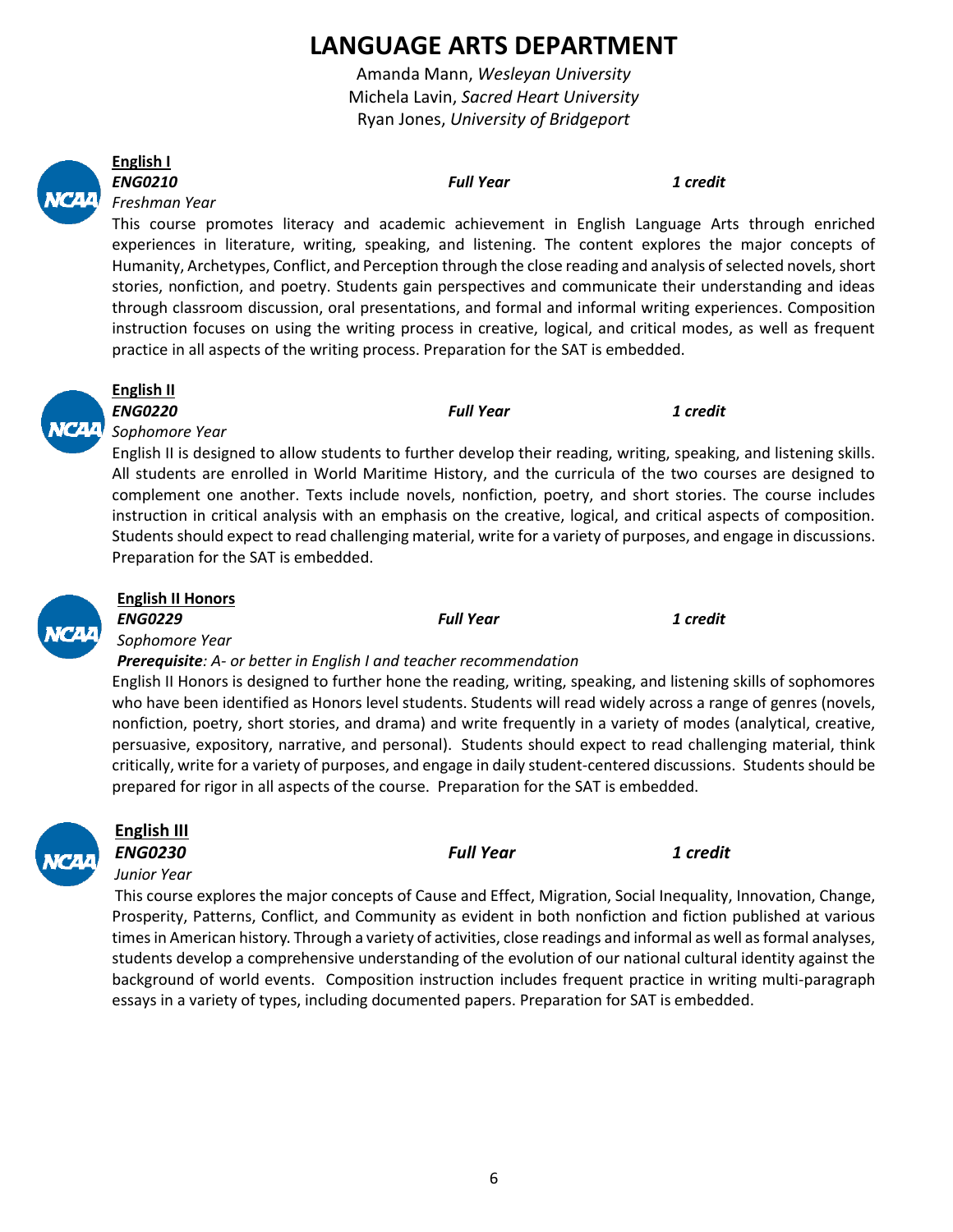

#### **English IV** *ENG0240 Full Year 1 credit Senior Year*

This course examines the theme of The Individual's Search for Meaning which includes the exploration of the concepts of Memoir and the Sense of Self, Human Resilience in the Struggle Against Evil, Future Visions and The Absurd. This text-based course is designed to prepare students for the reading, reflecting, discussing, and writing they will encounter on the college level. The course provides a survey approach to the traditional literary genres of novel, short story, poetry, drama, memoir, essay, and nonfiction. The core texts will provide a focus for students to engage in a broad range of literary study that reflects universal human values and struggles in both tragic and comic contexts and across cultures. This survey approach will allow for differentiation and encourage seniors to discover areas of interest they might wish to pursue in their college studies. Preparation for SAT is embedded.

#### **ECE English Composition**

*ENG0239 Full Year 1 credit/4 UConn credits UConn Course Name: ENGL1007: Seminar and Studio in Academic Writing and Multimodal Composition Junior or Senior Year*

*Prerequisite: A- or better in English II or III or B- or better in English II H, AP Language or AP Literature, and teacher recommendation*

This First Year Writing course (required of all students at UConn and many other colleges), will focus on college composition through multiple forms of literacy, including rhetorical, digital, and information literacies necessary for twenty-first-century contexts. Working collaboratively, students will develop creative and intellectual inquiries through sustained engagement with texts, ideas, and problems. The course will emphasize the transfer of writing and rhetorical skills to academic and daily life. Students will spend 25% of class time in studio work, exploring and working collaboratively to produce multimodal compositions (may include podcasts, videos, etc.). Peer review and feedback will be an important element of the course. Students will design a digital portfolio that curates creations and skill-based micro-credentials they earn in coursework. Specific summer reading with a corollary written assignment is required. Preparation for SAT is embedded.

*Please note that there is a fee set by UConn for students taking this course.*



### **AP English Literature and Composition**

*ENG0278 Full Year 1 credit Junior or Senior Year Prerequisite: A- or better in English III or B- or better in AP Language, and teacher recommendation* In this college level literature course, students will hone their analytical thinking and writing skills through deep study of poetry and fiction. Class will be conducted in seminar format, and students will be expected to participate actively in daily discussions. Students will read challenging material and write frequently, both AP

style in-class essays and more sustained revised papers. Specific summer reading with a corollary written assignment is required. Students taking this course must take the corresponding national Advanced Placement Exam in May. Preparation for SAT is embedded.

*Please note that there is a fee set by the College Board for students taking this course.*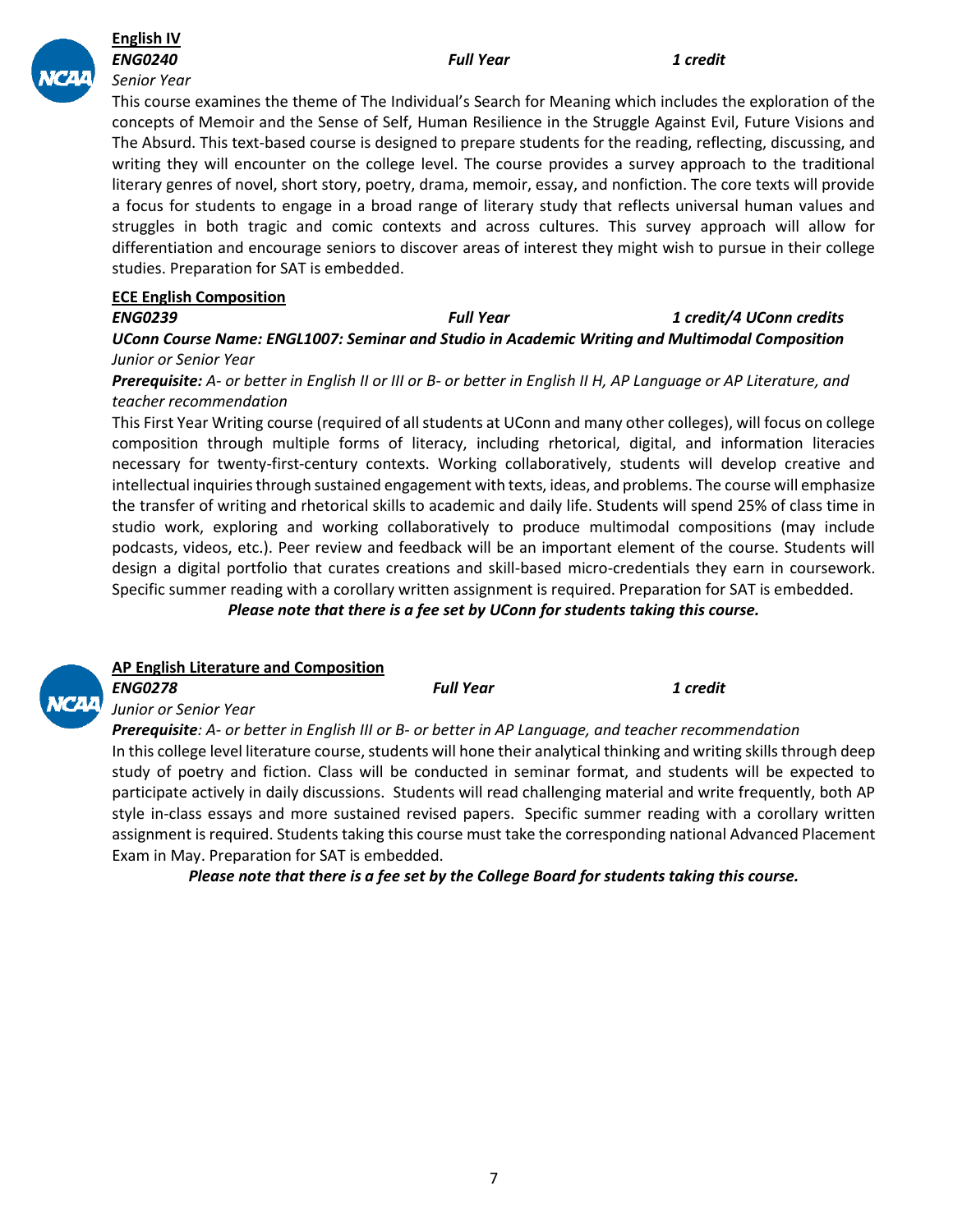# **MATHEMATICS DEPARTMENT**

Elizabeth Ayala, *Sacred Heart University* Samantha Delldonna, *University of Connecticut* Jill DeRosa, *University of Connecticut* Taylor Hudak, *University of Connecticut*

#### **Algebra Prep/Algebra I**

#### *MTH0110 Full Year 2 credits*

**Algebra I** 

*Freshman Year* 

*Freshman Year* 

#### *Prerequisite: Recommendation only*

This course is designed for students who have mastered basic skills, but require additional experience with algebraic concepts in preparation for Algebra I. This course will introduce pre-algebra topics and will develop various geometric principles. Topics include variables, factors and exponents, equations, problem solving, formulas, organizing data, statistics, ratio and proportions, integers, polynomials, and geometry. This class will meet every day.

#### *MTH0110 Full Year 1 credit*

This course will enable the student to reach an understanding and appreciation of some of the algebraic structure exhibited by the real number system. Importance is placed on the development of manipulative skills and on the use of variables in problem solving situations. Students are introduced to the techniques for solving linear, quadratic and system of equations, solving inequalities, manipulating radicals, graphing, and manipulating polynomial expressions. Throughout the course there will be an emphasis on problem solving, the use of technology, and real-world applications. Common Core State Standards are followed. Preparation for SAT is embedded.



### **Geometry**

*MTH0120 Full Year 1 credit Freshman or Sophomore Year Prerequisite: Algebra I*

This course will enable the student to gain an understanding of the basic structure of Euclidian geometry and to develop powers of spatial visualization and reasoning, while building knowledge of the relationship among geometric elements. Topics covered include congruence, construction, polygons, trigonometry, conics, threedimensional shapes and probability. Stress will be placed on the deductive role in the study of mathematics and the student will be led to discover and appreciate the need for precision of language in mathematics. Algebraic skills will be constantly developed, used and strengthened. The methods of coordinate geometry will be emphasized and the presentation will integrate the important concepts and skills of algebra and geometry. Common Core State Standards are followed. Preparation for SAT is embedded.



### **Algebra II**

*MTH0130 Full Year 1 credit Sophomore or Junior Year Prerequisite: Geometry*

This course will enable the student to gain a richer understanding of the algebraic structure of the real number system. While the emphasis of the course is on manipulative skills, considerable attention is given to mathematical structure and logic. The content of the course includes first degree, linear, and quadratic equations and inequalities, system of equations, data interpretations, matrices, polynomial and fractional expressions, exponents, radicals, complex numbers, conic sections, and inferential statistics. Mathematical modeling, problem solving and multiple representations are stressed. Common Core State Standards are followed. Preparation for SAT is embedded.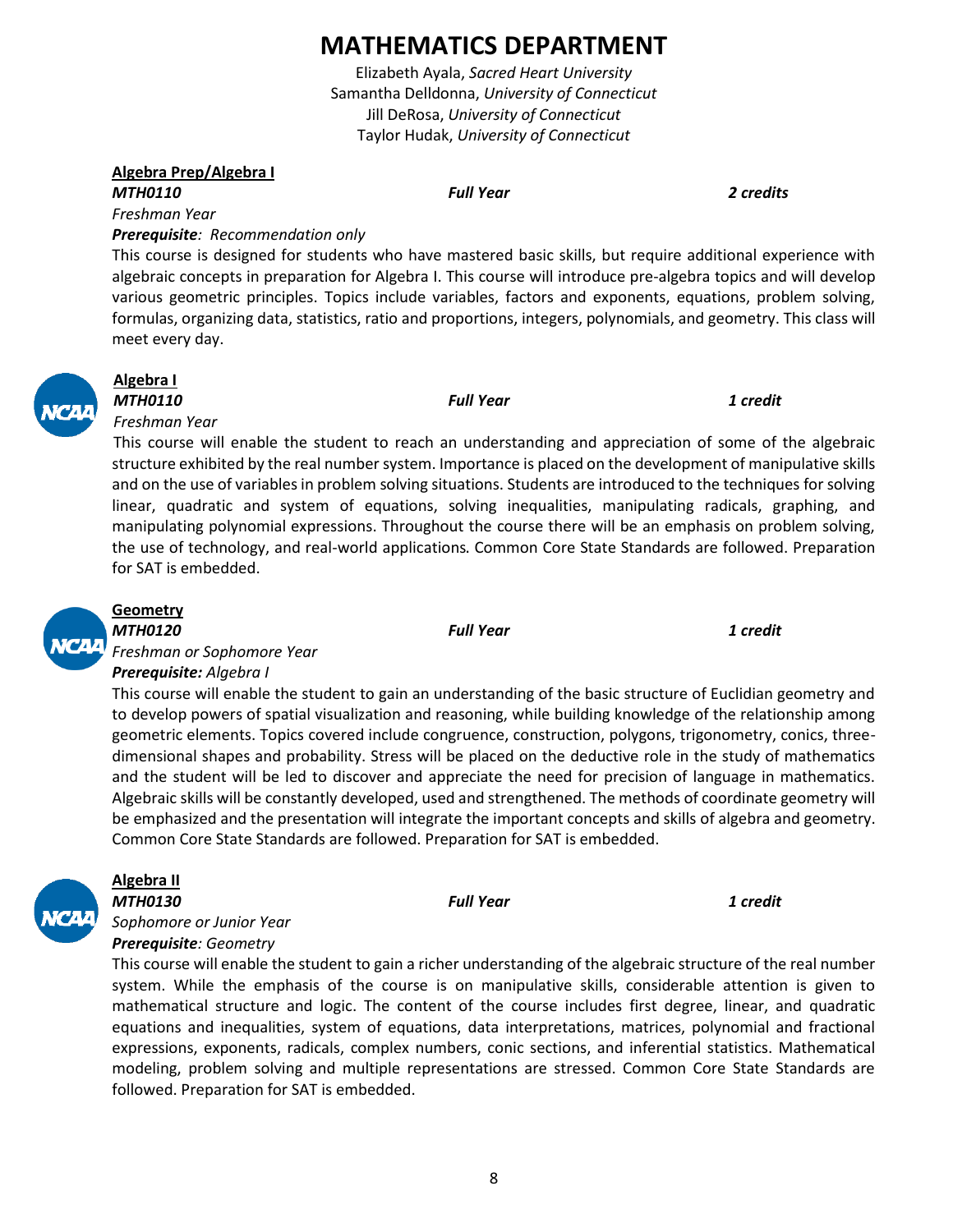#### **Algebra II Honors** *MTH0135 Full Year 1 credit*

*Freshman, Sophomore or Junior Year* 

#### *Prerequisite: A- or better in Geometry and teacher recommendation*

The Honors Algebra II course examines the concepts and techniques of advanced algebra and discrete mathematics. The emphasis in the course's development is on the logic and structure of algebra operations and manipulations and on the concept of a function. Linear, quadratic, polynomial and rational functions are discussed with regard to their relationship to algebraic operations and manipulative skills. Topics discussed include equations, inequalities, inferential statistics, data interpretation, matrices and conic sections. Technology is integrated throughout the course. The goals of Honors Algebra II are the development of competent algebra technicians, thinkers, and problem solvers. Common Core State Standards are followed. Preparation for SAT is embedded.



### **Pre-Calculus**

*MTH0140 Full Year 1 credit Junior or Senior Year* 

#### *Prerequisite: Algebra II Honors or Algebra II*

Topics covered in Pre-Calculus include a reinforcement of Algebra II Skills, rational equations, radical expressions on rational exponents, functions, exponential and logarithmic functions, circles, right triangle trigonometry, the unit circle, and trigonometric functions. The use of the graphing calculator is an integral component of the course and helps to build a deeper understanding of the concepts. This course places students on a track to be successful in AP Statistics or Real World Math at MSMHS or at the post-secondary level. Preparation for SAT is embedded.

#### **Pre-Calculus Honors**

#### *MTH0145 Full Year 1 credit*

*Freshman, Sophomore, Junior or Senior Year* 

*Prerequisite: A- or better in Algebra II or B+ or better in Algebra II Honors and teacher recommendation* Honors Pre-Calculus is designed to prepare students for a rigorous college level calculus course and/or Advanced Placement Calculus offered at the high school level. Students are expected to demonstrate individual initiative, independent study, and a high level of commitment to the study of mathematics. The study of trigonometry includes right triangle and oblique triangle trigonometry, trigonometric and circular functions, graphing, identities, equations, vectors, and polar coordinates. Technology is an integral component of the course and helps to build a deeper understanding of the concepts of trigonometry and functions. In addition, technology allows the course to focus on exploration, problem solving, and multiple representations to build a deeper understanding of algebraic techniques. Preparation for SAT is embedded. *\*A graphing calculator is required for this course.* 

### **AP/ECE Calculus AB**

*MTH0159 Full Year 1 credit/4 UConn credits*

*UConn Course Name: MATH1131Q: Calculus*

*Sophomore, Junior, or Senior Year* 

*Prerequisite: B+ or better in Pre-Calculus Honors and teacher recommendation*

This course is rigorous and requires students to understand an abstract approach to the theorems and applications of calculus. Calculus AB follows the AB syllabus of the Advanced Placement program. The goals of the AP Calculus sequence is to provide students with a rigorous course in differential and integral calculus prior to their entrance to college and to provide students with an opportunity to earn college credit in mathematics. Students taking this course must take the corresponding national Advanced Placement exam given in May. Preparation for SAT is embedded.

*\*A graphing calculator is required for this course.* 

*Please note that there is a fee set by the College Board and UConn for students taking this course.*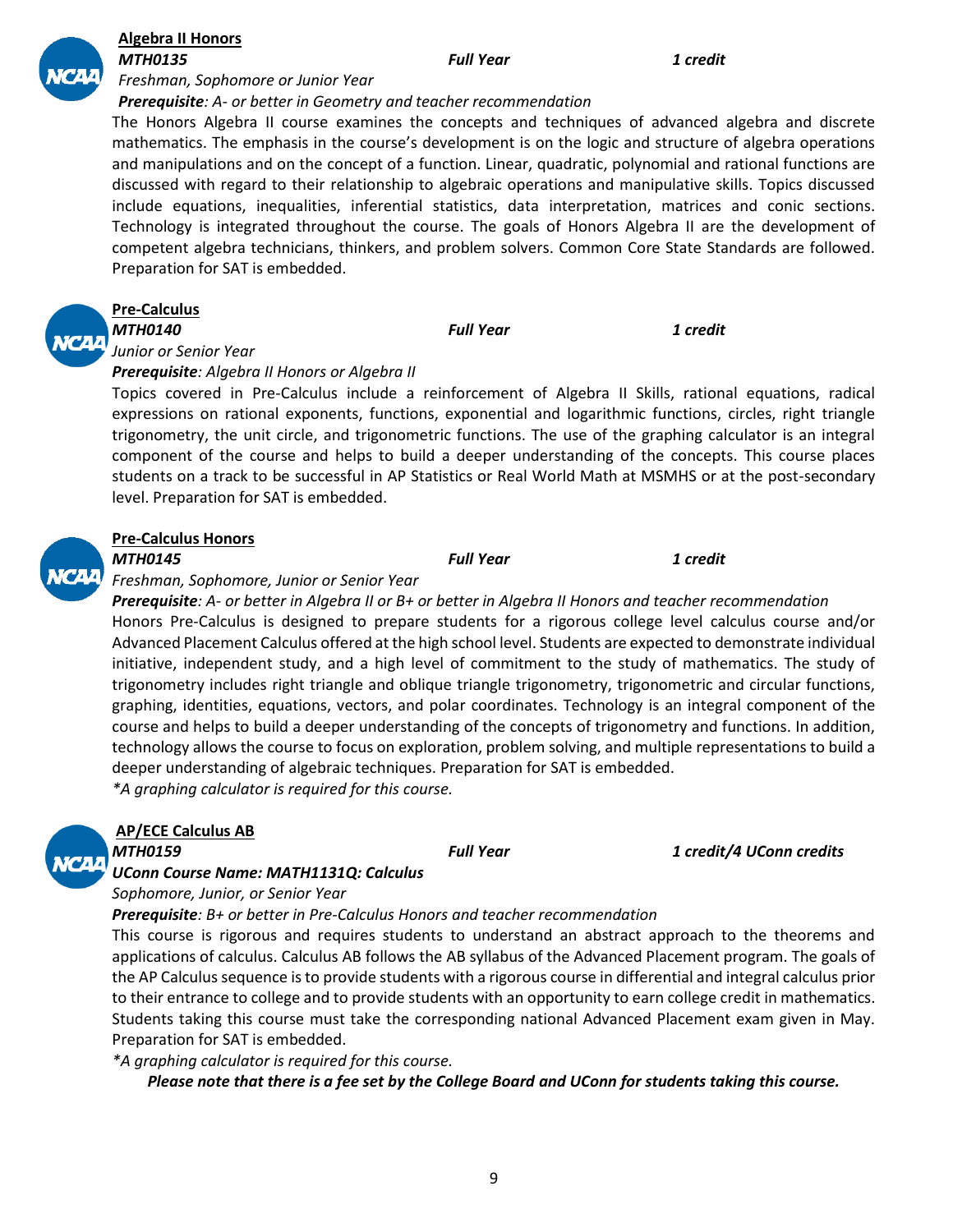10

#### *MTH0169 Full Year 1 credit*

*Prerequisite: Completion of Pre-Calculus Honors, Trigonometry Honors, or Algebra II Honors, and teacher recommendation*

This course is rigorous and requires students to think about designs of the studies which produced the data they are analyzing and to consider the possible effect of outlying observations on their conclusions. This course follows the national AP Statistics curriculum. The goal of this course is to introduce students to the major concepts and tools for collecting, analyzing, and drawing conclusions from data and to provide students with an opportunity to earn advanced placement and/or college credit in mathematics. Students taking this course must take the corresponding national Advanced Placement exam given in May. Preparation for SAT is embedded.

*\*A graphing calculator is required for this course.* 

*Please note that there is a fee set by the College Board for students taking this course.*

| Al |
|----|
| M  |

### **AP Calculus BC**

**AP Statistics** 

*Junior or Senior Year* 

*MTH0179 Full Year 1 credit*

*Junior or Senior Year* 

*Prerequisite: Completion of AP/ECE Calculus AB and teacher recommendation*

This course includes all topics covered in Calculus AB plus additional topics focusing on the calculus of functions of a single variable. AP Calculus BC is the study of limits, derivatives, definite and indefinite integrals, polynomial approximations and (infinite) series. Though this is considered a study of single-variable calculus, parametric, polar, and vector functions will be studied. Consistent with AP philosophy, concepts will be expressed and analyzed geometrically, numerically, analytically, and verbally. Students taking this course must take the corresponding national Advanced Placement Exam in May.

*Please note that there is a fee set by the College Board for students taking this course.*

#### **Real World Math and Statistics**

*MTH0170 Full Year 1 credit*

*Senior Year* 

*Prerequisite: Teacher recommendation*

This course focuses on mathematics applied to solving practical problems in a variety of disciplines in the world around us. Mathematical topics include but are not limited to probability, statistics, financial mathematics, linear programing, cryptography, problem solving and logic puzzles, and voting theory. Students will use problem solving skills to collect and analyze data to help make informed decisions about real world mathematical issues. A solid understanding of math including algebra, basic geometry, statistics, and probability provides the necessary foundation for students interested in careers in business and skilled trade areas.

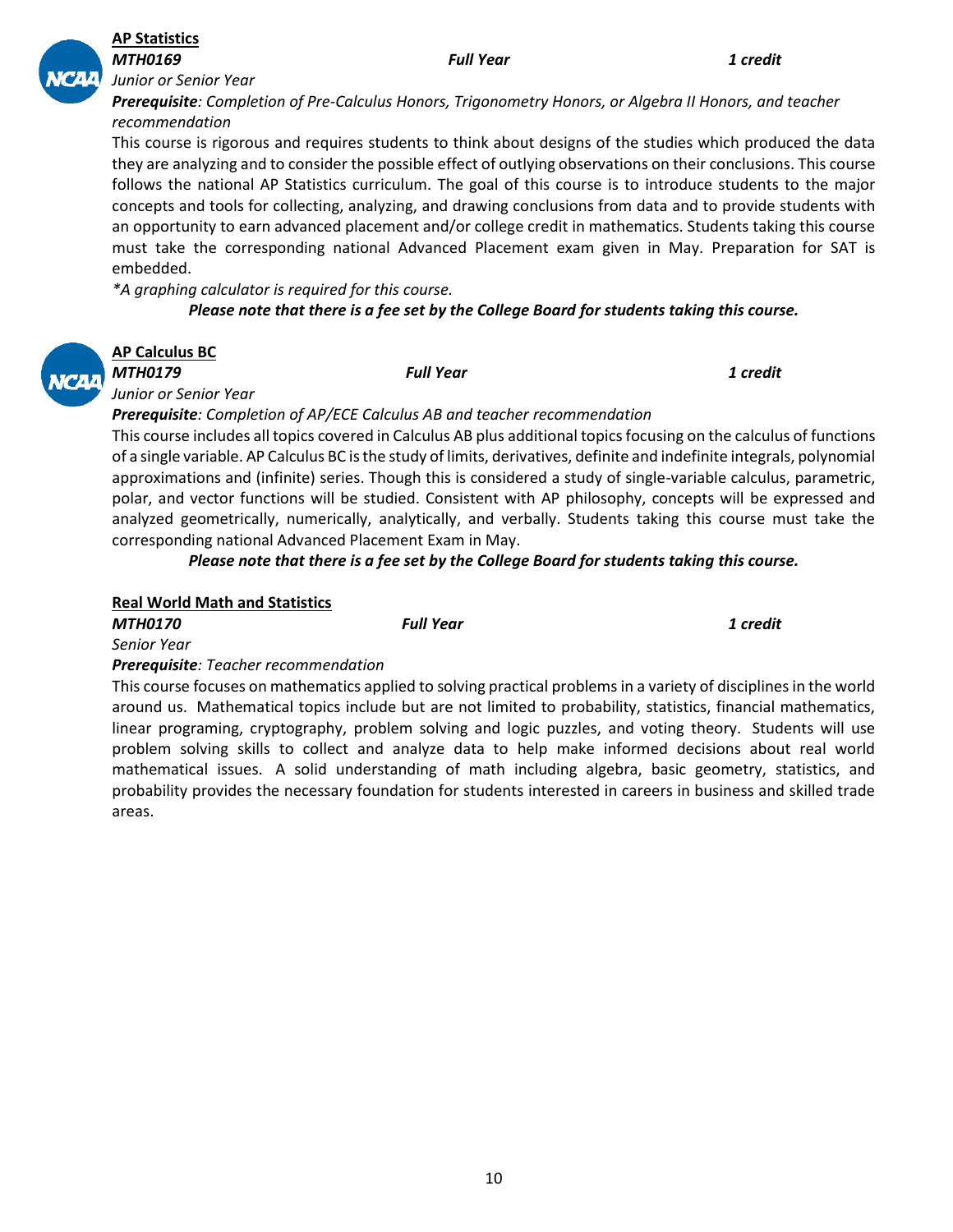# **SCIENCE DEPARTMENT**

Dr. Richard Fritz, *University of Hartford*

Brittany Forshaw, *Central CT State University* Michael Guyot, *University of Connecticut* Katherine Howard, *University of Rhode Island* Veronica Rollinson, *University of Connecticut* Eric Litvinoff, *University of Rhode Island* Bonnie Johnston, *Boston University*

Amy Ferland, *University of Connecticut* Maryjocelyn Sedensky, *University of Connecticut*

**Integrated Science**

*with embedded Health (.5 credit) SCI0610 Full Year 1 total credit*

#### *Freshman Year*

This college prep course will offer students learning opportunities across the life, physical, & earth sciences by providing engaging, authentic experiences in the interdisciplinary connections which bridge science and society. Integrated Science is rich with inquiry-oriented laboratory activities, where students collect, analyze, and share data with each other. Students will develop and apply problem solving strategies to gather and interpret data and to then communicate their findings using different technologies. Assessments will include authentic, problem-based learning activities where students will be exploring rigorous science concepts as they relate to their everyday lives.

#### **Marine Studies I**

*with embedded Physical Education (.25 credit)*

*Freshman Year* 

In this full-year course, students will be introduced to the study of aquaculture. Topics will include raising marine wildlife in our facility's recirculating aquaculture system, offshore fishing, and fishing techniques. Through projects and class discussions, students will be able to discuss practices related to the fishing industry. Furthermore, this course will introduce students to basic navigation and seamanship through the use of our state-of-the-art boat simulator and field trips to Project Oceanology. Moreover, students will also be engaged in physical education activities.



# **Biology**

*Freshman Year*

This course has been designed to prepare students for college biology courses. Students will be expected to apply effective strategies for problem solving by gathering information, analyzing and interpreting data, thinking critically, and communicating solutions. The topics will include the most recent discoveries in biology including bio-molecules, cell structure, energy conversion and utilization in cells, cell reproduction, movement of bio-molecules in cells, the structure of nucleic acids, protein synthesis, and genetics. This is a laboratory science course; lab techniques will be taught and learned as students complete laboratory investigations in each major topic studied. Students will be expected to employ technology appropriately to facilitate learning, research, and communication.

#### **Environmental Science**

*with embedded Fine Arts (.5 credit)*

*SCI0820 Full Year 1 total credit*

#### *Sophomore Year*

This college prep course will offer students learning opportunities across the curriculum in the field of science. Furthermore, students will develop an understanding and appreciation for living systems (including themselves) and the skills and knowledge needed to address biological issues that are important and relative to their lives and the society in which they live. Such issues include, but are not limited to, the origin of biodiversity, ecology, biogeochemical cycles, scientific ethics, climate change, air pollution, water pollution, urbanization, impacts of human population on the environment, environmental problems and sociobiology.

*SCI0620 Full Year 1 total credit*

*SCI0810 Full Year 1 credit*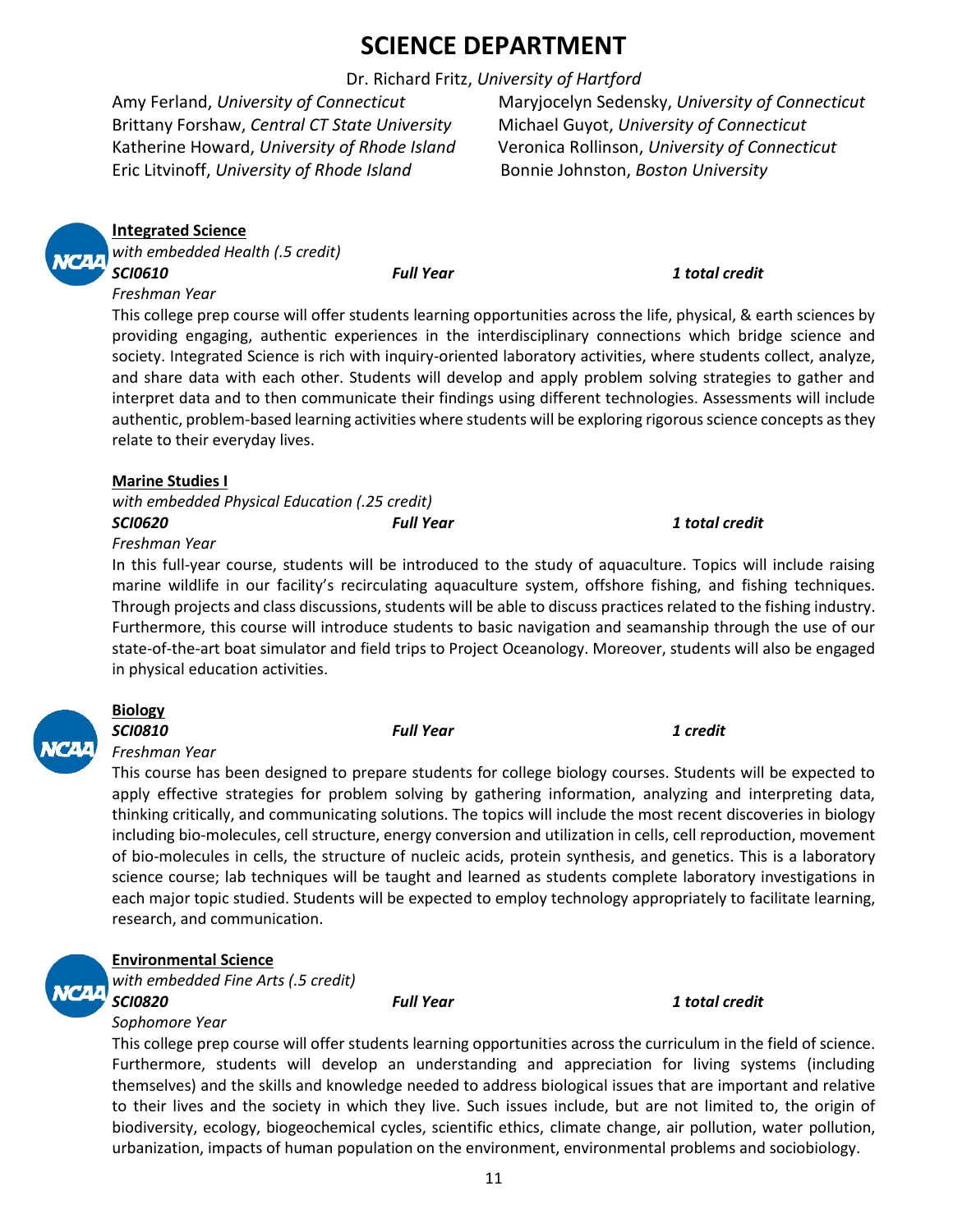#### 12

#### **ECE Environmental Science** *SCI0828 Full Year*

*UConn Course Name: NRE:1000E Environmental Science*

*Prerequisite: Sophomores: Recommendations from science department and A- or better in Integrated Science and Biology.*

The purpose of this course is to explore human interaction with the environment. Content includes, but is not limited to, forms of pollution, conservation, environmental policy, land use, population dynamics, and major forms of energy. Laboratory investigations of selected topics in the content also include the scientific method, measurement, lab safety, and dimensional analysis. To fulfill the embedded PE, Health, and Arts credits in Environmental Science, all sophomores taking this course will be required to complete an independent portfolio consisting of PE/Arts assignments that will be monitored throughout the school year.

*Please note that there is a fee set by UConn for students taking this course.*

#### **Marine Studies II**

*with embedded Physical Education (.25 credit)*

*SCI0640 Full Year 1 total credit Sophomore Year* 

In this full-year course, students will continue topics covered in Marine Studies I and will include a more indepth exploration into aquaculture and boating skills. Students will learn to become competent navigators through a study of tides, currents, small boat handling, and aids to navigation. Practical navigational skills such as identification and interpretation of lights and buoys, chart reading, completion of tide and current tables, and voyage planning will be practiced in both the classroom and through the use of our state of the art boat simulator and field trips to New England Science and Sailing. Furthermore, through a hands-on approach, students will discover techniques and learn skills to manage an aquaculture laboratory. Moreover, students will be engaged in physical education activities.

| ya ka | S |
|-------|---|
|       |   |

#### **Conceptual Chemistry** *SCI0711 Full Year 1 credit*

*Sophomore Year* 

#### *Prerequisite: Teacher recommendation*

Conceptual Chemistry is a laboratory-oriented course, which focuses on the basics of chemistry. In this course, students will dive into the structure, function, and interactions of different matter. Students will perform laboratory activities to practice and see how chemical reactions occur. This course will help students understand the process of science and apply it to both science related and everyday situations. Students in this class are not eligible to take AP Chemistry.

*SCI0715 Full Year 1 credit*



### **Chemistry Honors**

*Sophomore Year*

*Prerequisite: Teacher recommendation*

This fast paced, college prep, laboratory-oriented course is designed for students to study the interactions of matter. This course focuses on greater depth and breadth of concepts than the Conceptual Chemistry course. Students will develop understanding and skills in four areas of chemistry: fundamental concepts, practical applications, laboratory techniques and mathematical applications. Topics include the gas laws, acids & bases, stoichiometry, and chemical reactions. Furthermore, students will increase their science literacy and develop a lifelong awareness of the potential limitations of science and technology. This course will prepare students to take AP Chemistry.



*Sophomore Year: plus Fine Arts 1.5 credits/3 UConn credits Junior or Senior Year 1 credit/3 UConn credits*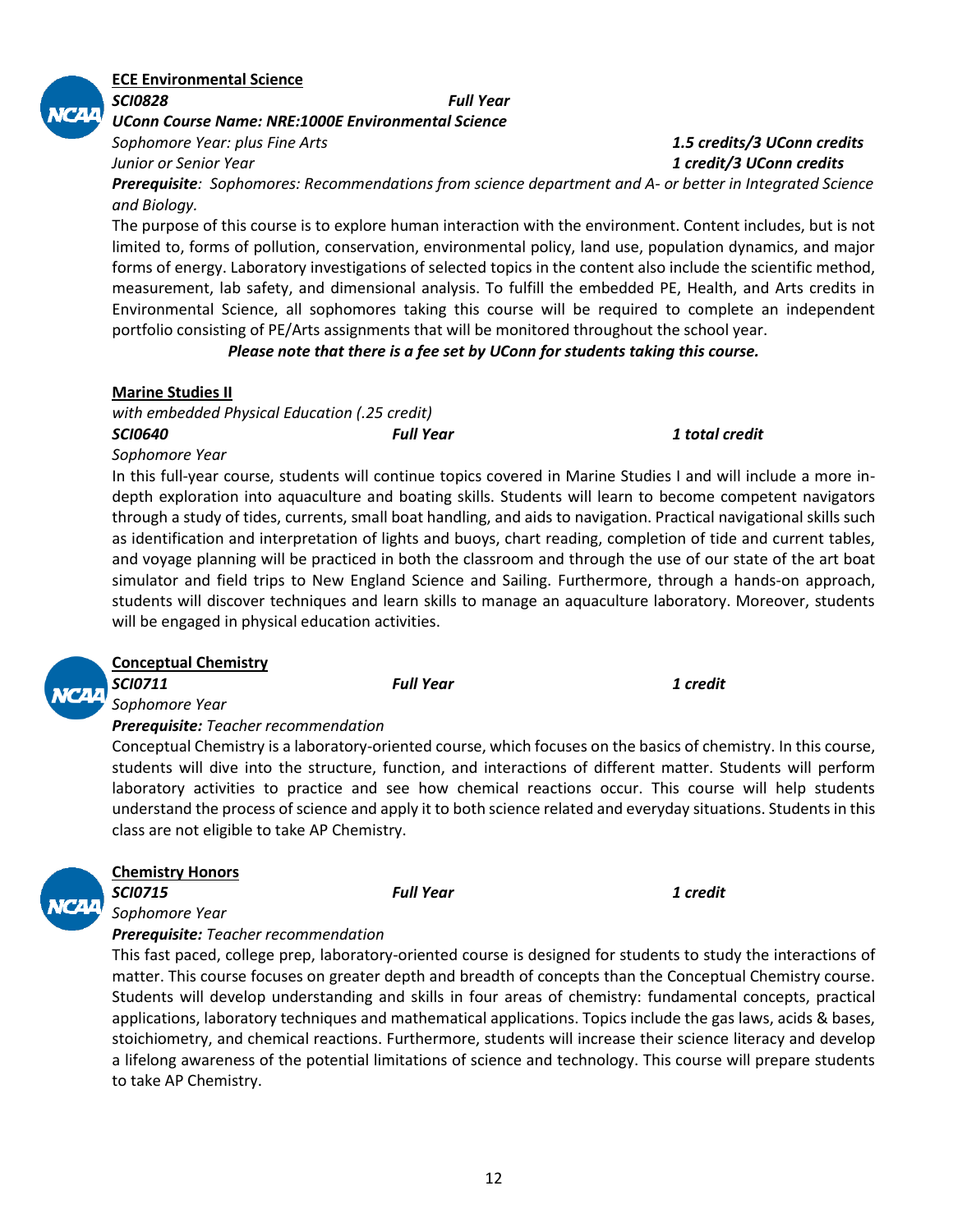

### **AP Chemistry**

*SCI0719 Full Year 2 credits*

*Junior or Senior Year* 

*Prerequisite: A- or better in Chemistry Honors, and B+ or better in Algebra II Honors or high mathematics skills based on math teacher recommendation, and science department recommendation*

This is a college-level course designed to conform to the Advanced Placement Chemistry Program. Appropriate lab experiences are used which emphasize qualitative, quantitative, and instrumental methods of analysis. Students taking this course are expected to take the corresponding national Advanced Placement exam in May.

#### *Please note that there is a fee set by the College Board for students taking this course.*

**Marine Science**

*SCI0730 Full Year 1 credit*

*Junior Year* 

The purpose of this course is to provide students with a survey of the world's oceans. Students will explore ocean features, marine organisms and their habitats, environmental issues in ocean chemistry, and the ocean's influence on our weather and current events. This course will incorporate laboratory investigations and use student generated questions to problem solve as active citizens in a coastal community.

| <b>ECE Marine Science: Introduction to Oceanography</b> |                                                                           |                          |  |  |
|---------------------------------------------------------|---------------------------------------------------------------------------|--------------------------|--|--|
| <b>SCI0738</b>                                          | <b>Full Year</b>                                                          | 1 credit/4 UConn credits |  |  |
|                                                         | UConn Course Name: MARN1003: Introduction to Oceanography with Laboratory |                          |  |  |
| Junior or Senior Year                                   |                                                                           |                          |  |  |

*Prerequisite: A- or better in Environmental Science or a B- or better in ECE Environmental Science and department recommendation*

This course covers the geology, chemistry, physics and biological processes of the world's oceans. The first half of the course will focus on the formation of the Earth, plate tectonics and ocean chemistry. The second half of the course will focus on ocean circulation, waves and biological productivity. Students will examine marine conservation issues as well as impacts the ocean has on their lives.

*Please note that there is a fee set by UConn for students taking this course.*

| $\boldsymbol{v}$<br>v |  |
|-----------------------|--|
|                       |  |

#### **Aquaculture and Resource Management (Aquaculture III)**

*SCI0750 Full Year 1 credit*

*Junior or Senior Year*

#### *\*Counts toward Aquaculture Related Course graduation requirement.*

In this course, students will be introduced to advanced aquaculture topics revolving around the idea of resource management. Topics will include sustainability, natural resource conservation, marine ecology, and food management. Students will investigate the seafood business through work with local farmers, seafood wholesalers, and area restaurants. Exposure to coastal industries, local exports, and international imports will guide students in becoming aware of local resources.

#### **Aquatic Husbandry (Aquaculture IV)**

#### *SCI0800 Full Year 1 credit*

*Junior or Senior Year* 

#### *\*Counts toward Aquaculture Related Course graduation requirement.*

In this course, students will be responsible for the operation and management of a closed recirculating aquaculture system (RAS). Topics will include lab maintenance, monitoring of water quality and organisms, breeding strategies, seafood management, aquaculture business, and life support construction. Students will be responsible for the ownership of the MSMHS Aquaculture Lab and all of the organisms that are being cultured. Students will also work with local industry leaders.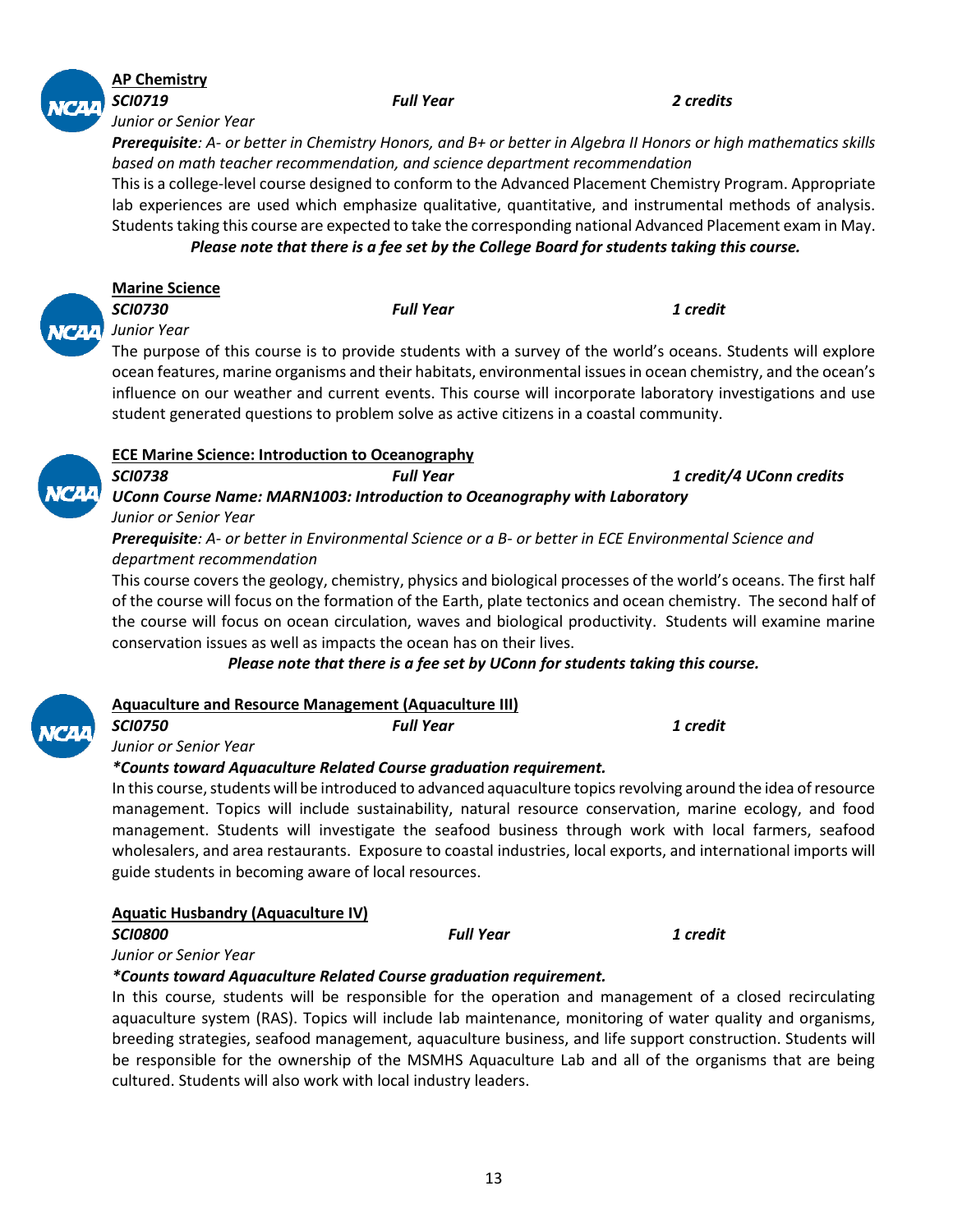| *Counts toward Aquaculture Related Course graduation requirement.                                       |                                                                                                              |                                                                                                           |  |  |  |
|---------------------------------------------------------------------------------------------------------|--------------------------------------------------------------------------------------------------------------|-----------------------------------------------------------------------------------------------------------|--|--|--|
|                                                                                                         |                                                                                                              | This course examines the present-day aquatic animal husbandry industries. In collaboration with Mystic    |  |  |  |
|                                                                                                         |                                                                                                              | Aquarium, students will explore the physical, chemical and biological processes occurring in the aquarium |  |  |  |
|                                                                                                         | environment. Students will be responsible for the ownership of their own aquarium and will master the proper |                                                                                                           |  |  |  |
|                                                                                                         |                                                                                                              | set-up and maintenance of home aquaria. Furthermore, students will examine the relationship between a     |  |  |  |
| variety of organisms in a balanced coral reef aquarium and make comparisons to the natural environment. |                                                                                                              |                                                                                                           |  |  |  |
| <b>Advanced Aquarium Research Honors</b>                                                                |                                                                                                              |                                                                                                           |  |  |  |
| <b>SCI0875</b>                                                                                          | <b>Full Year</b>                                                                                             | 1 credit                                                                                                  |  |  |  |
| Junior or Senior Year                                                                                   |                                                                                                              |                                                                                                           |  |  |  |

#### *\*Counts toward Aquaculture Related Course graduation requirement.*

This course will allow students the opportunity to experience authentic and relevant research on the coral reef ecosystem. Students will investigate the impacts that humans have on coral reefs by analyzing current research, conducting experiments on coral growth and breeding marine ornamental fish. In addition, students will explore the aquarium industry and will take an in depth look at the public and private sector by visiting these unique facilities. Furthermore, students will be intimately involved in the ornamental fish aquaculture research being conducted in the MSMHS/Mystic Aquarium Joint Aquaculture Research Lab.

| <b>AP Biology</b>    |                  |           |
|----------------------|------------------|-----------|
| <b>SCI0819</b>       | <b>Full Year</b> | 2 credits |
| Unior or Senior Year |                  |           |

**Aquarium Science**

*Junior or Senior Year* 

### *Prerequisite: A- or better in Environmental Science or a B- or better in ECE Environmental Science and department recommendation*

This course will prepare students to take the National Advanced Placement Biology Exam. Students will be expected to apply effective strategies for problem solving by gathering information, analyzing and interpreting data, thinking critically, and communicating solutions. Students will be expected to employ technology appropriately to facilitate learning, research, and communication. A significant portion of the course will include laboratory investigations recommended by the College Board, which directly relate to the topics being studied with an emphasis on the Four Big Ideas. Students taking this course are expected to take the corresponding national Advanced Placement exam in May.

*Please note that there is a fee set by the College Board for students taking this course.*

| <b>Human Anatomy and Physiology</b> |                  |          |
|-------------------------------------|------------------|----------|
| SCI0770                             | <b>Full Year</b> | 1 credit |

*Junior or Senior Year*

#### *Prerequisite: successful completion of Biology*

This course will enable students to develop an understanding of the relationships between the structures and functions of the human body systems. Students will engage in many topics and competencies related to truly understanding the structure and function of the human body. Students will complete investigations to understand and explain the behavior of the human body in a variety of scenarios that incorporate scientific reasoning, analysis, communication skills and real world applications. Activities completed throughout the school year include dissections of the heart and brain, creating rehabilitation plans for individuals with muscle strains, completing a urinalysis of patients and investigating various diseases and disorders that impact the human body.



#### **Physics Honors**

#### *SCI0780 Full Year 1 credit*

*Junior or Senior Year*

*Prerequisite: B or better in Algebra II or a C+ or better in Algebra II Honors*

This course will be conducted using laboratory-based instructional strategies to develop conceptual understandings of physics principles. Honors Physics will stress both the qualitative and quantitative aspects of force and motion, the conservation laws, the properties of matter, oscillations and waves, optics, electricity

*SCI0870 Full Year 1 credit*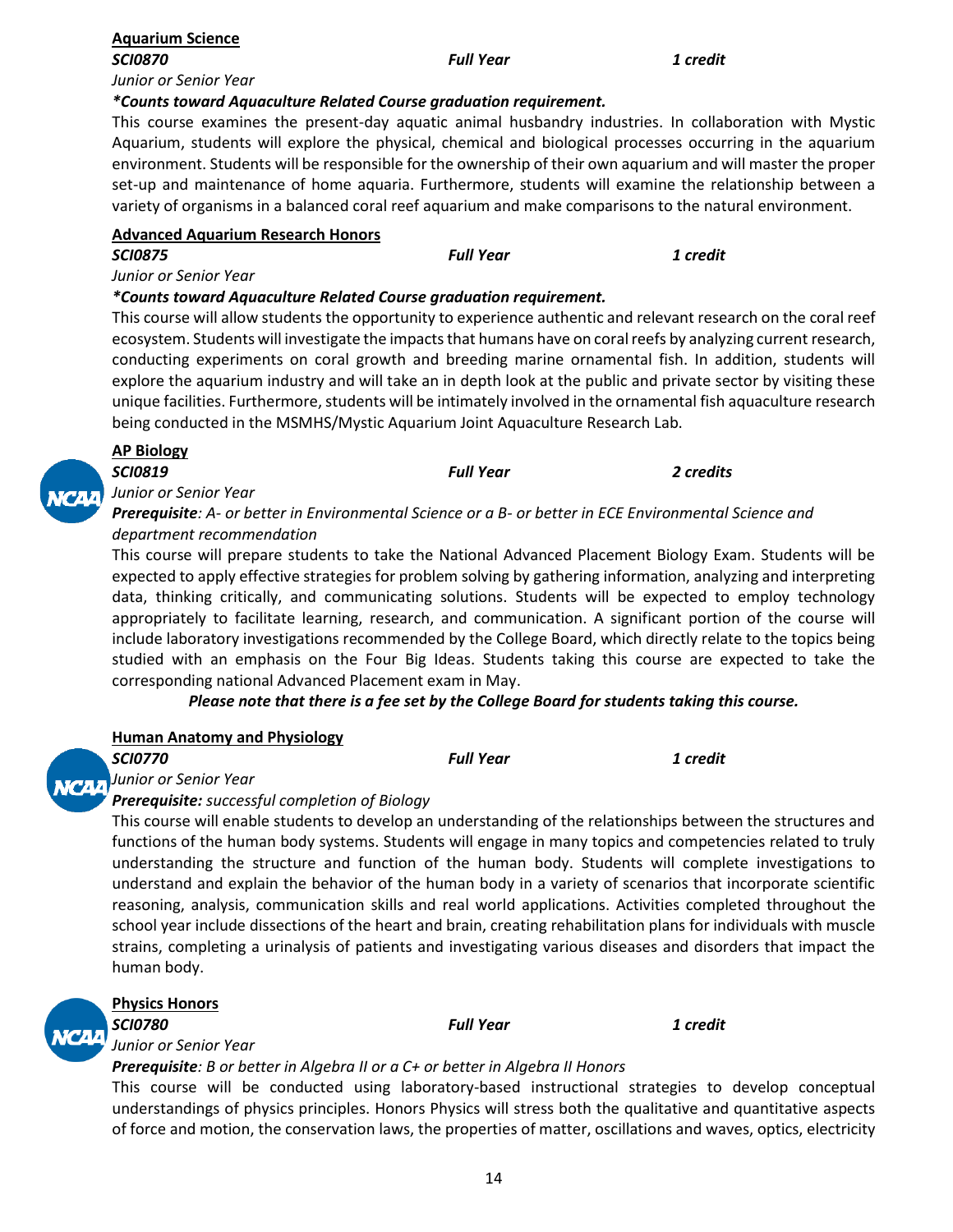and magnetism, and modern physics. Given the quantitative nature of solving problems and interpreting data a strong mathematics background is essential for success in this honors level endeavor.

#### **ECE The Sea Around Us**

*UConn Course Name: MARN1001E The Sea Around Us Junior or Senior Year*

*\*Counts toward Aquaculture Related Course graduation requirement.*

Taking it to the next level of understanding, this course explores how the "humans are inextricably interconnected with the oceans" (Ocean Literacy Principle #6). Through weekly sampling trips to local coastal environments, a variety of inquiry labs, and activities that mimic resolving complex challenges, students discover how integrated the environment, economy, and society truly are. The Sea Around Us reinforces and applies understanding of content from a variety of science and humanities courses, including Environmental Science, World Maritime History, Marine Science, AP Human Geography. This course prepares students for college-level courses and entry-level employment in ocean science and policy careers.

#### *Please note that there is a fee set by UConn for students taking this course.*



### **Forensics**

*SCI0850 Full Year 1 credit*

*Junior or Senior Year*

This course focuses on the skills and concepts behind crime scene investigations and forensic science. Students explore the different types of physical evidence such as fingerprints, digital evidence, forensic serology, DNA, and hairs, fibers and learn the significance that each piece of evidence plays in processing a crime scene. Students become familiar with the law and courtroom perspectives of forensic scientists, defense attorneys and prosecutors. Activities completed throughout the school year include creating a miniature crime scene, blood typing lab, famous crimes podcast, and an end of the year mock trial.



#### **AP Computer Science Principles**

*SCI0909 Full Year 1 credit Junior or Senior Year*

AP Computer Science Principles introduces students to the central ideas of computer science, fostering computational thinking and inviting students to understand how computing changes the world. Students are encouraged to apply creative processes when developing computational artifacts and while using simulations to explore questions of interest. There is a focus on using technology and programming as a means to solve problems. This course highlights the relevance of computer science by emphasizing the vital impact advances in computing have on people and society. Students taking this course are expected to take the corresponding national Advanced Placement exam in May.

*Please note that there is a fee set by the College Board for students taking this course*

#### **ECE Horticulture & Design**

*SCI0889 Full Year 1 credit/7 UConn credits*

*UConn Course Name: SPSS1110/SPSS3530: Fundamentals of Horticulture/Floral Art/Advanced Floral Design Junior or Senior Year*

#### *\*Counts toward Aquaculture Related Course graduation requirement*

*Prerequisite: Science department recommendation*

This course introduces students to the science and practice of horticultural plant propagation and culture; basic concepts of plant structure, growth, and function; integrated pest management; horticulture effects on the environment; biotechnology and careers in the horticulture field. Embedded throughout the year will be floral design techniques and business skills connected to the floral industry.

*Please note that there is a fee set by UConn for students taking this course.*

*SCI0919 Full Year 1 credit/3 UConn credits*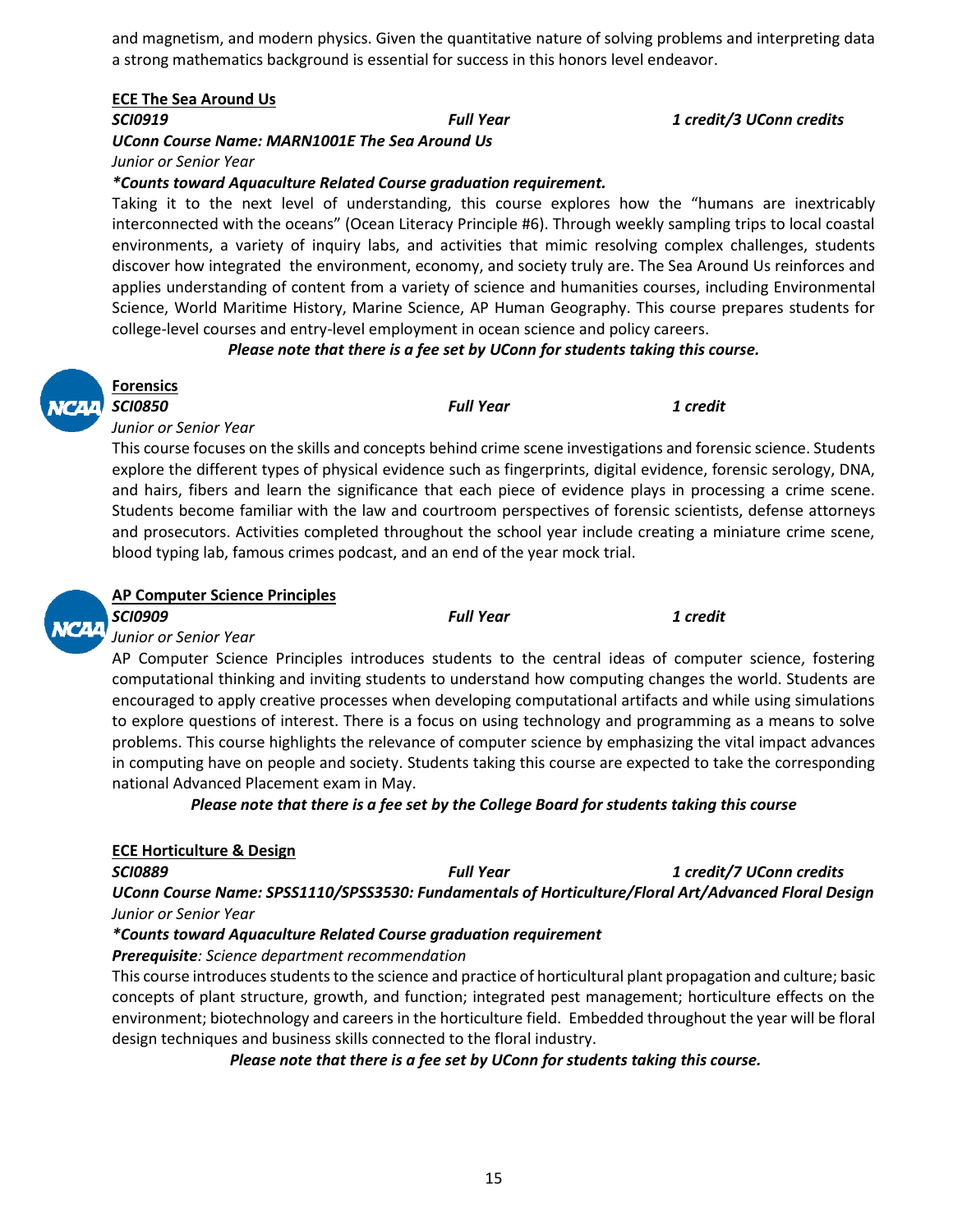# **SOCIAL STUDIES DEPARTMENT**

Sarah Frick*, University of Maine at Farmington* Michael Kuczenski, *Connecticut College* Diana Nasser, *University of Connecticut*



#### **Civics and Environmental Stewardship** *SOC0310 Full Year 1 credit*

# *Freshman Year*

This course will focus on the need, purpose, and structure of government, the law-making process, an understanding of the rights and responsibilities of citizenship, and current events. Emphasis is placed on the roles of the government at the federal, state, and local levels. Each major unit of study will also highlight the roles of government and citizens in maintaining the environment and solving environmental problems. Students will work to develop skills in reading, writing, and accountable talk through argumentative writing assignments and class discussion.



#### **World Maritime History**

*SOC0320 Full Year 1 credit*

#### *Sophomore Year*

Throughout history, the sea has served as a highway, a source of food, and an arena for warfare and a stage for discovery. This course will explore topics in World History through the maritime lens. The following topics will be explored: worldwide exploration and expansion; the development and exchange of new ideas; naval warfare; the impact of technological advancements; and the impact of maritime modernization into the 20<sup>th</sup> century. Throughout the year students will gain an understanding that the history of the world has been shaped by interactions with the sea.



# **ECE World Maritime History**

*SOC0328 Full Year 1 credit/3 UConn Credits*

#### *UConn Course Name: MAST1200: Introduction to Maritime Culture Sophomore Year*

*Prerequisite: A- or better in English I and Civics, teacher recommendations,*

This course provides students who are ready for the demands and rigor of a college course with an opportunity to earn college credit during their sophomore year. Throughout history, the sea has served as a highway, a source of food, and an arena for warfare and a stage for discovery. This course will explore topics in World History through the maritime lens. The following topics will be explored: worldwide exploration and expansion; the development and exchange of new ideas; naval warfare; the impact of technological advancements; and the impact of maritime modernization into the  $20<sup>th</sup>$  century. Throughout the year students will gain an understanding that the history of the world has been shaped by interactions with the sea.

#### *Please note that there is a fee set by UConn for students taking this course.*

| ė |
|---|
| г |
|   |
|   |

#### **United States History**

*SOC0330 Full Year 1 credit Junior Year* 

This course is designed to give students a general overview of U.S. History. Students will explore the major historical events in the history of the U.S. from the colonial antebellum period to modern times. Through readings, writing and critical thinking assignments, video/film, projects and simulations, students will gain an understanding of major historical figures and events, and the causes and consequences that have shaped our nation's history, and particularly its role in the world. Preparation for the SAT is embedded.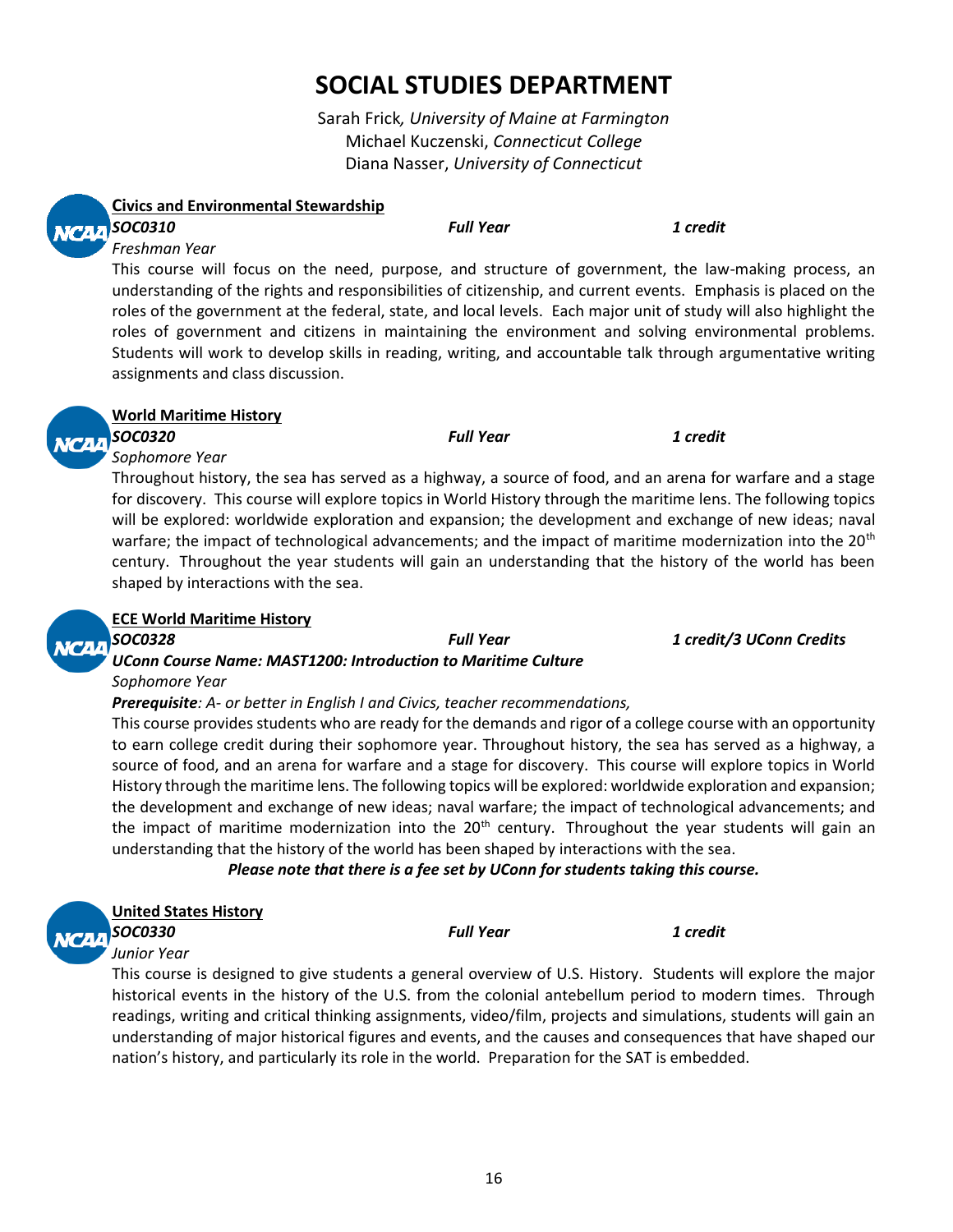#### **AP/ECE United States History**

*SOC0338 Full Year 1 credit/6 UConn Credits*

*UConn Course Name: HIST5501: US History to 1877 and HIST1502: US History since 1877 Junior Year* 

*Prerequisite: A- or better in World Maritime History or a B- or better in ECE World Maritime History and teacher recommendation*

This course provides a challenging, accelerated approach to exploring U.S. History from the pre-colonial period through the beginning of the 21<sup>st</sup> century. It simulates a true college experience with diversified readings and discussion material, in-depth writing activities, and analysis and synthesis of information. All enrolled students must take the Advanced Placement examination in May. Preparation for the SAT is embedded.

*Please note that there is a fee set by the College Board and UConn for students taking this course.* 

#### **Introduction to Psychology and Sociology** *(not offered 2022-2023)*

*SOC0353 Full Year 1 credit*

#### *Junior or Senior Year*

This course is intended to act as an introduction to the social sciences of psychology and sociology. The course will be split into half-year sections; with the beginning of the year learning about the basics of psychology, before moving into the second half of the year focusing on sociology. During the psychology portion of the course, students will be exposed to the foundational elements of the field, learning about the history of the science, the way biology impacts our behaviors, the different ways humans develop mentally, and ending with social psychology and how individuals behave in group settings. This will serve as a natural transition into sociology and the study of human society at a larger level. By the end of the course, students will have explored the human brain and how individual people think, feel, and act, and then take that information to apply it to sociological understandings of the society and culture around us.

#### **AP Psychology**

*SOC0359 Full Year 1 credit*

*Junior or Senior Year* 

#### *Prerequisite: Teacher recommendation*

This course is intended to expose students to the social science of psychology. Through this rigorous course, students gain a better understanding of human behavior and mental process. Students become acquainted with the breadth of the field and obtain practical, useful, information, as well as a wealth of knowledge that will hopefully excite their curiosity and increase their understanding of peoples' thoughts and actions. This course exposes the students to psychology and its methods, biological influences within psychology, social psychology, cognitive psychology, and abnormal psychology. Students taking this course must take the corresponding national Advanced Placement Exam in May.

*Please note that there is a fee set by the College Board for students taking this course.*



**AP Microeconomics**

*SOC0369 Full Year 1 credit*

#### *Junior or Senior Year Prerequisite: Teacher recommendation*

This Advanced Placement course provides students with an understanding of economic principles to analyze and predict the decisions of producers and consumers in allocating their resources for optimal production and consumption. In addition to learning the basic principles of economic study, students will learn to examine different economic systems through the use of common models such as the supply and demand graph. AP microeconomics will give students tools to understand decisions of businesses and also themselves as consumers. Students taking this course must take the corresponding national Advanced Placement Exam in May.

#### *Please note that there is a fee set by the College Board for students taking this course.*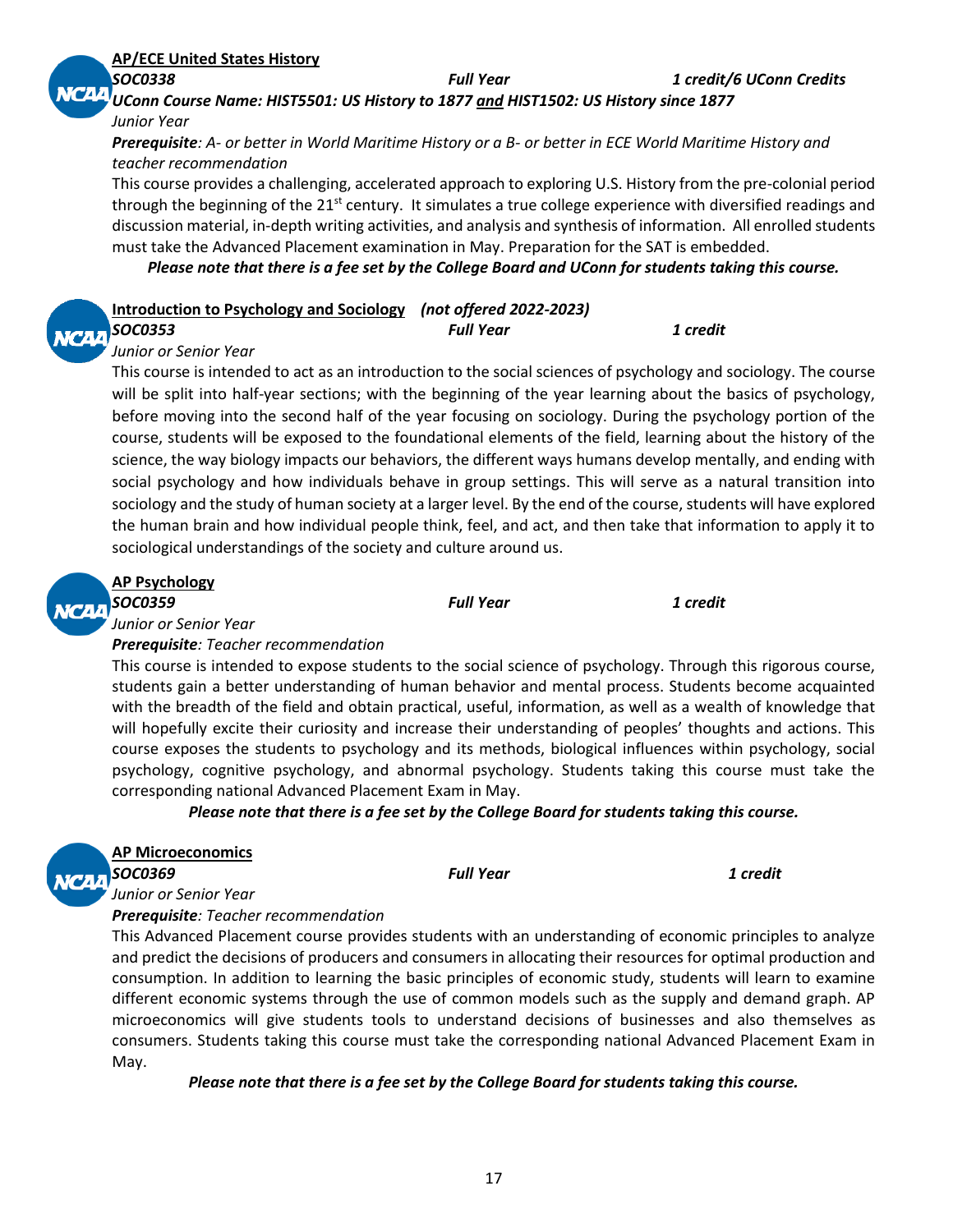

#### **ECE American Studies** *(not offered 2022-2023)*

*SOC0389 Full Year 1 credit/3 UConn credits*

*UConn Course Name: AMST1201: Introduction to American Studies*

*Junior or Senior Year*

#### *Prerequisite: Teacher recommendation*

This course introduces students to the interdisciplinary field of American Studies. Through the use of literature, essays, law, film, history, visual culture, philosophy, and politics, the class will examine the concept and idea of "America" from the viewpoint of groups who have faced injustice. Course materials will explore case studies on groups in America who have faced oppression, such as African Americans/Blacks, Native Americans, and Japanese. This course also includes a student choice research project on a marginalized group within the U.S. Topics might include: LGBTQ+ population, Spanish speakers, Muslim-Americans, refugees, women, the poor, undocumented immigrants, etc. The goal of the course is to expose students to intellectual and creative possibilities in the field of American Studies. Emphasis will be placed on students' analytical skills, close reading of primary and secondary sources, verbal articulations of interdisciplinary scholarship, and critical thinking. *Please note that there is a fee set by the College Board for students taking this course.*



#### **AP Art History**

*ART0929 Full Year 1 credit*

*Junior or Senior Year*

*Prerequisite: Teacher recommendation* 

In this rigorous, college level course, students will investigate the diverse artistic traditions of cultures from prehistory to the present and will develop an in-depth and holistic understanding of the history of the world through art. Students will learn and apply skills of visual, contextual, and comparative analysis to engage with a variety of art forms, processes, and products. The course will offer unique interactions with art professionals through guest lectures and field trips to museums, including a tour of the Metropolitan Museum of Art in New York City. Students taking this course must take the corresponding national Advanced Placement Exam in May.

*Please note that there is a fee set by the College Board for students taking this course.*



#### **AP Human Geography** *(not offered 2022-2023) SOC0349 Full Year 1 credit*

#### *Junior or Senior Year*

#### *Prerequisite: Teacher recommendation*

Advanced Placement Human Geography is a college-level course offered to motivated 11th and 12th grade students. This is a highly engaging and eye-opening course that examines the complexities of humanenvironment interaction with regards to population, sustainability, cultural patterns and processes, human rights, ethnic conflict, political organization of space, urban and rural land use, industrialization, and economic development. AP Human Geography examines the modern world and a curriculum that is responsive to our continuously changing world, embedding present day examples of phenomena and concepts. Great emphasis is placed on discussions and presentations while demonstrating use of accountable talk, and on examination of a variety of data and texts to solve real-world problems. Students leave this course with a deepened understanding of and appreciation for the complex relations between and amongst people and the environment globally. Students taking this course must take the corresponding national Advanced Placement Exam in May.

#### *Please note that there is a fee set by the College Board for students taking this course.*

| <b>African American/Black and Puerto Rican/Latino Studies</b> |                  |          |
|---------------------------------------------------------------|------------------|----------|
| $\frac{1}{2}$ SOC0399                                         | <b>Full Year</b> | 1 credit |
|                                                               |                  |          |

#### *Junior or Senior Year*

The course is an opportunity for students to explore accomplishments, struggles, intersections, perspectives, and collaborations of African American/Black and Puerto Rican/Latino people in the U.S. Students will examine how historical movements, legislation, and wars affected the citizenship rights of these groups and how they, both separately and together, worked to build U.S. cultural and economic wealth and create more just societies in local, national, and international contexts. Coursework will provide students with tools to identify historic and contemporary tensions around race and difference; map economic and racial disparities over time; strengthen their own identity development; and address bias in their communities.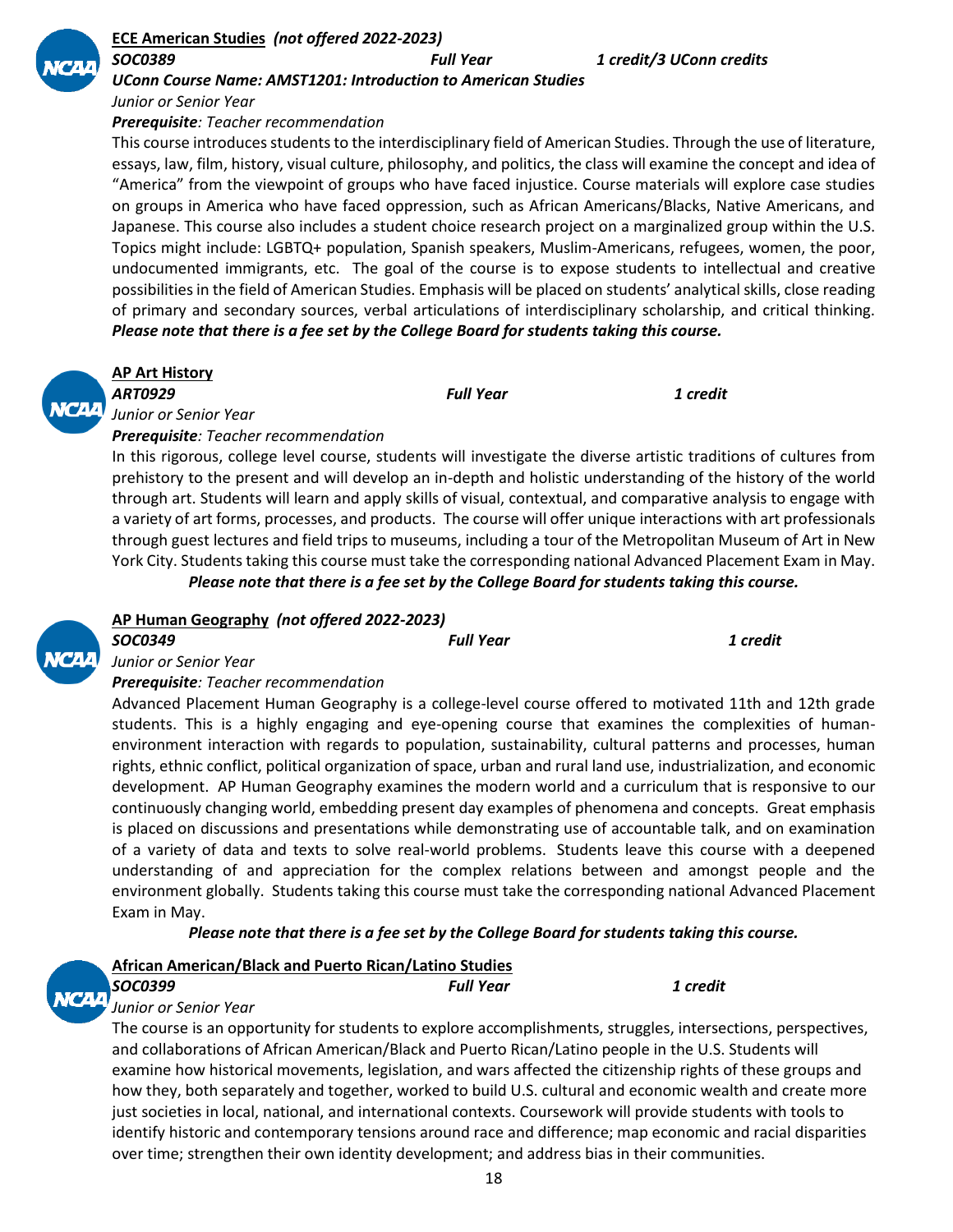# **SPANISH DEPARTMENT**

Cheryl Dutrumble, *Colby College* Vanessa Cronin, *Universidad de Pamplona*

#### **Spanish Language and Culture**

*WLA0400 Full Year 1 credit*

*Freshman, Sophomore, Junior, Senior Year Prerequisite: Teacher recommendation*

This course is designed to introduce students to the world of communicating in Spanish with integrated support for students who need additional assistance in second language acquisition. This course offers an inquiry based approach to learning different cultures of Spanish speaking countries. Students will explore the similarities and differences between Spanish and American culture by speaking and writing about holidays, food, music, and every day conversation. The highly interactive approach to instruction will lead the students to a level of competency that will enable them to successfully function aurally and orally in Spanish. This course does not meet the pre-requisite to enter Spanish II the following year.

# *Freshman, Sophomore, Junior, Senior Year*

### **Spanish I**

**Spanish II**

#### *WLA0410 Full Year 1 credit*

This course will introduce students to the Spanish language and its culture. Basic Spanish grammar and vocabulary, as well as listening, speaking, reading and writing skills will develop during this course. In addition,

*WLA0420 Full Year 1 credit Freshman, Sophomore, Junior, Senior Year* 

the study of Spanish speaking cultures will be emphasized.

*Prerequisite: Spanish I Final Grade C or better at MSMHS or other high school*

At the beginning of this course there is a review of the topics covered in Spanish I. Spanish II builds on the foundation of Spanish I and continues to develop the four language skills begun in Spanish I. There is more emphasis on reading and writing skills as well as the study of the differences and similarities of Spanish speaking cultures.



# **Spanish III**

*WLA0430 Full Year 1 credit Sophomore, Junior, Senior Year* 

### *Prerequisite: Spanish II Final Grade C+ or better and teacher recommendation*

Spanish III presents the more complex structures of basic Spanish and expands the cultural themes as well as emphasizes the development of the four language skills. This course is an extension of Spanish II expanding on what the students have learned and adding vocabulary, more advanced grammar structure, and more in-depth cultural experiences. This class will be conducted primarily in Spanish.



#### *WLA0459 Full Year 1 credit/6 UConn credits UConn Course Name: SPAN3178 Intermediate Spanish Composition (Fall) SPAN3179 Spanish Conversion: Cultural Topics (Spring)*

#### *Senior Year*

*Prerequisite: Spanish III Final Grade B- or better and/or teacher recommendation* ECE Spanish is designed to prepare students who have chosen to develop their proficiency in Spanish at the college level and have demonstrated a high level of competence in the four communicative skills. The content will include but not be limited to that determined by UConn. This course stresses active use of contemporary Spanish and literary analysis.

#### *Please note that there is a fee set by UConn for students taking this course.*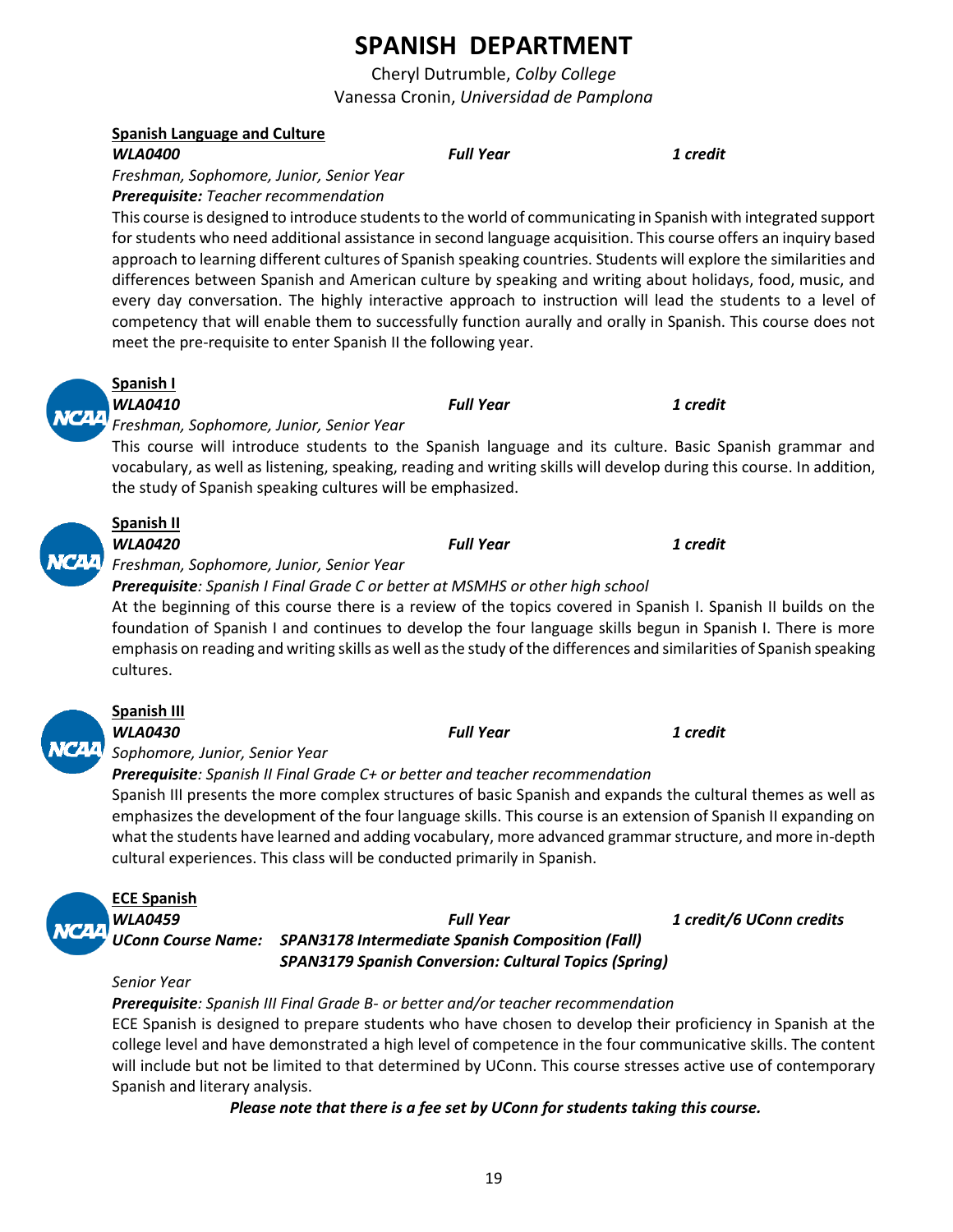# **ADDITIONAL SUPPORT COURSES**

Robert Bridgman, *Plymouth State University* Jennifer Cimmino, *Central Connecticut State University*

#### **Seminar**

*SAM0518 Full Year 1 credit*

*Freshman, Sophomore, Junior, Senior Year* 

*Prerequisite: Recommendation by a member of the student's school team*

This course focuses on learning styles, time management, executive functioning skills, and test-taking strategies, while simultaneously supporting each student's academic programs. This course also focuses on skill building in identified specific areas. Each student's class will be personalized depending on the student's grade level and specific skills in need of improvement. This course will assist students in becoming active, independent learners. This is a Pass/Fail course and will not count towards calculating GPA or Honor Roll.

# **OTHER ELECTIVES**

**Independent Study**

#### *IDS0901 Full Year 1 Credit*

#### *Prerequisite: Approval from Administration*

MSMHS students may work with school administrators and staff to develop a project for independent study. Proposed projects must be based on specific learning goals identified by the student with support and advisement from school staff. Independent study projects may explore areas of interest and specialty outside of our typical course offerings. These projects may or may not include off-campus learning in areas of the greater MSMHS community. Grades and credit will be awarded based on the mastery of specific learning targets identified at the start of the project. Independent study projects may be revised with administrative approval based on the evolving needs and interests of the student. Students with an approved independent study project will have one school period designated for associated work and guidance from school staff. This is a Pass/Fail course and will not count towards calculating GPA or Honor Roll.

#### **Senior Internship**

*SCI0900 Full Year 1 credit*

*Senior Year*

*Prerequisite: Approval from Administration* 

This course provides seniors with an opportunity to apply technical skills and competencies to real life processes and settings. Students will work five or more hours per week in nonpaying jobs related to their career interests in the marine related field or any other field that the student is interested in studying at the postsecondary level. Mentors will evaluate the student's job performance. All Senior Internship placements must have approval from administration and commitment from the placement. This is a Pass/Fail course and will not count towards calculating GPA or Honor Roll.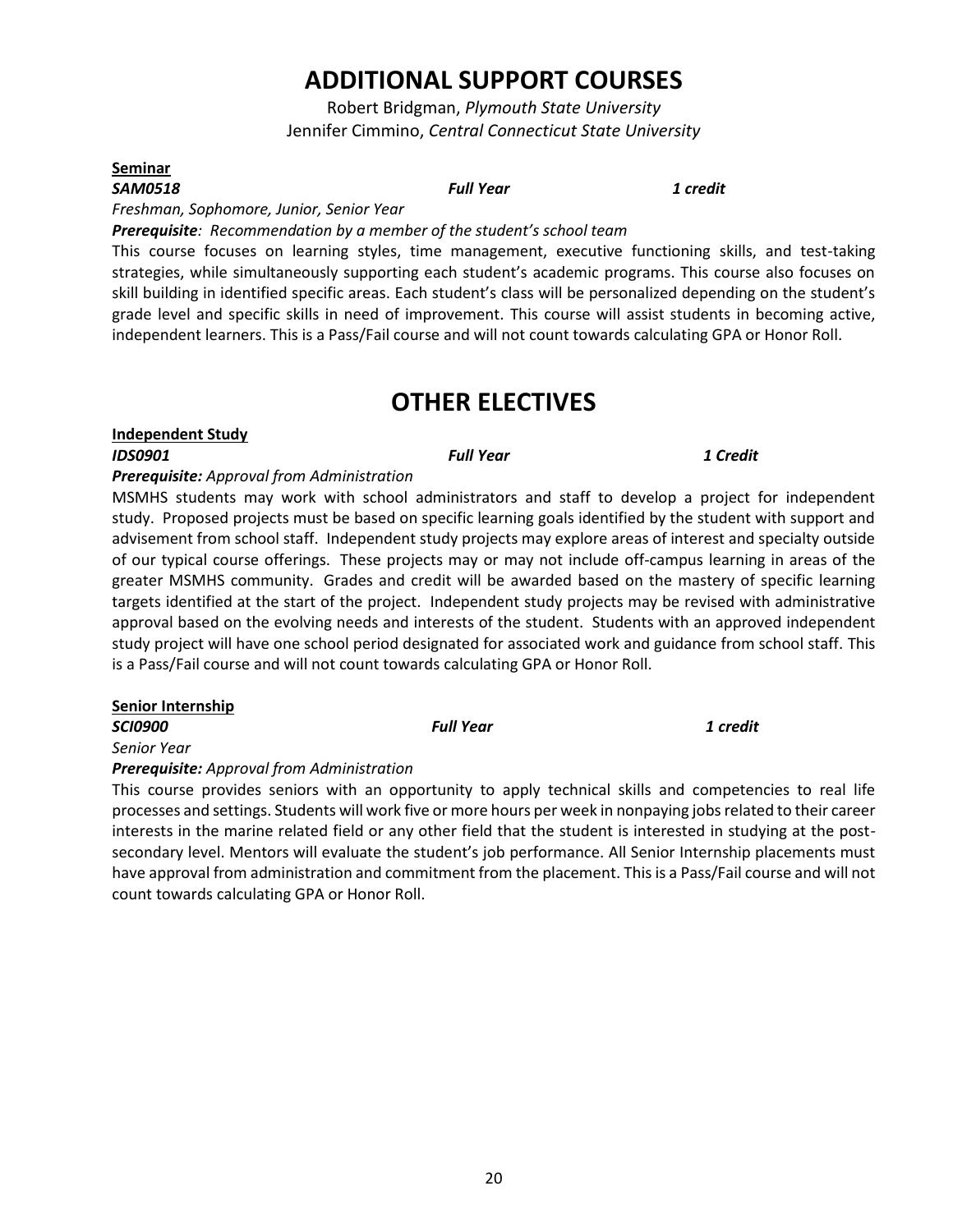# **INDEX OF COURSES**

# **LANGUAGE ARTS**

| <b>COURSE TITLE</b>            | <b>MSMHS CREDIT</b> | <b>GRADES</b> |
|--------------------------------|---------------------|---------------|
| English I                      | 1.0                 | 9             |
| English II                     | 1.0                 | 10            |
| English II Honors              | 1.0                 | 10            |
| English III                    | 1.0                 | 11            |
| English IV                     | 1.0                 | 12            |
| <b>ECE English Composition</b> | 1.0 (4.0 UConn)     | $11 - 12$     |
| AP Literature and Composition  | 1.0                 | $11 - 12$     |

# **MATHEMATICS**

| <b>COURSE TITLE</b>                   | <b>MSMHS CREDIT</b> | <b>GRADES</b>     |
|---------------------------------------|---------------------|-------------------|
| Algebra Prep/Algebra I                | 2.0                 | 9                 |
| Algebra I                             | 1.0                 | 9                 |
| Geometry                              | 1.0                 | $9 - 10$          |
| Algebra II                            | 1.0                 | See Prerequisites |
| Algebra II Honors                     | 1.0                 | See Prerequisites |
| Pre-Calculus                          | 1.0                 | See Prerequisites |
| <b>Pre-Calculus Honors</b>            | 1.0                 | See Prerequisites |
| <b>AP/ECE Calculus AB</b>             | 1.0 (4.0 UConn)     | See Prerequisites |
| <b>AP Statistics</b>                  | 1.0                 | See Prerequisites |
| AP Calculus BC                        | 1.0                 | See Prerequisites |
| <b>Real World Math and Statistics</b> | 1.0                 | 12                |

# **SOCIAL STUDIES**

| <b>COURSE TITLE</b>                                    | <b>MSMHS CREDIT</b> | <b>GRADES</b> |
|--------------------------------------------------------|---------------------|---------------|
| Civics and Environmental Stewardship                   | 1.0                 | 9             |
| World Maritime History                                 | 1.0                 | 10            |
| <b>ECE World Maritime History</b>                      | 1.0 (3.0 UConn)     | 10            |
| <b>United States History</b>                           | 1.0                 | 11            |
| AP/ECE United States History                           | 1.0 (6.0 UConn)     | 11            |
| AP Psychology                                          | 1.0                 | $11 - 12$     |
| AP Microeconomics                                      | 1.0                 | $11 - 12$     |
| AP Art History                                         | 1.0                 | $11 - 12$     |
| African American/Black and Puerto Rican/Latino Studies | 1.0                 | $11 - 12$     |